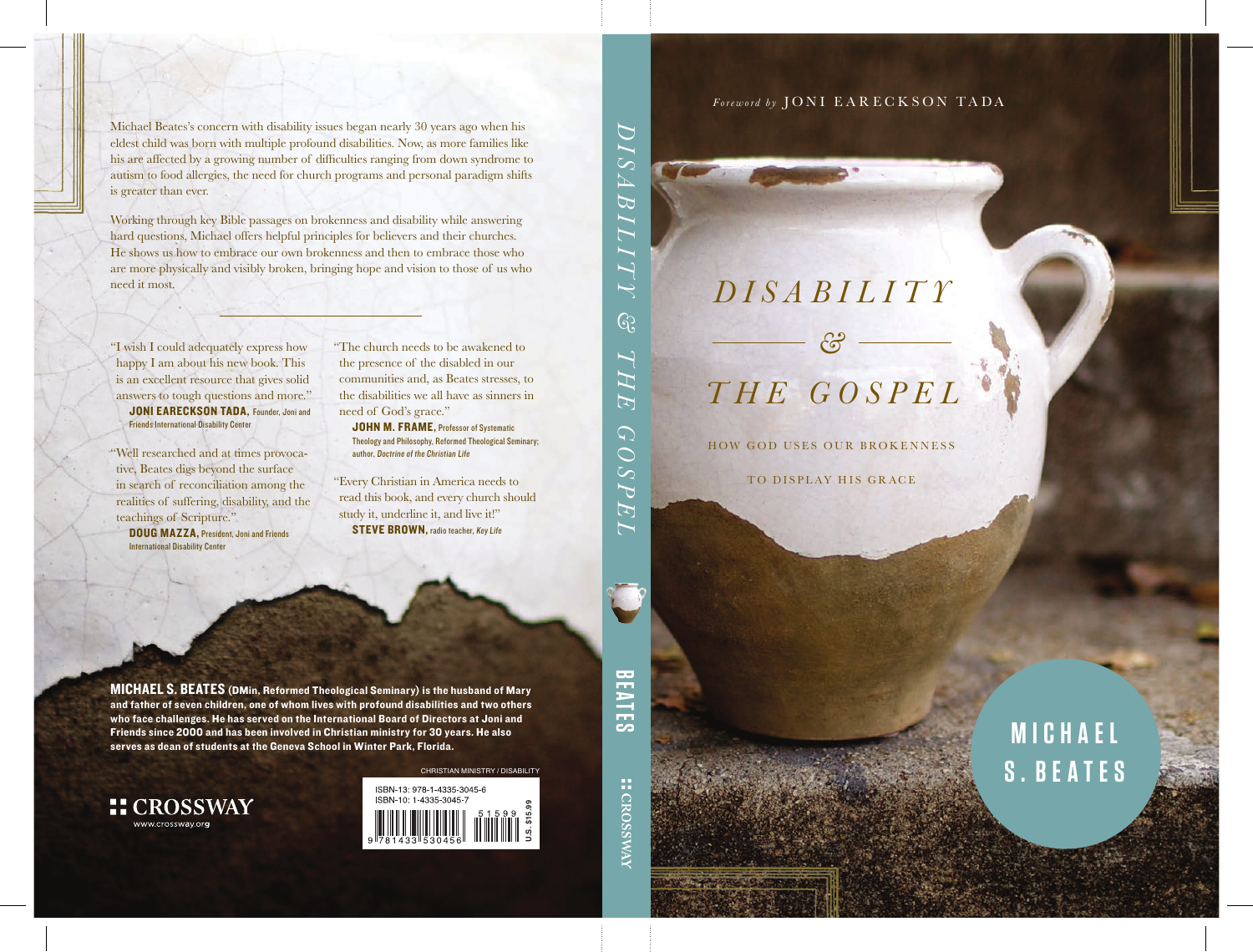*Disability and the Gospel: How God Uses Our Brokenness to Display His Grace*

Copyright © 2012 by Michael S. Beates

Published by Crossway 1300 Crescent Street Wheaton, Illinois 60187

All rights reserved. No part of this publication may be reproduced, stored in a retrieval system, or transmitted in any form by any means, electronic, mechanical, photocopy, recording, or otherwise, without the prior permission of the publisher, except as provided for by USA copyright law.

Cover design: Josh Dennis

Cover image: Josh Franer, photographer

First printing 2012

Printed in the United States of America

Unless otherwise indicated, Scripture quotations are from the ESV® Bible (*The Holy Bible, English Standard Version*®), copyright © 2001 by Crossway. Used by permission. All rights reserved.

Scripture references marked niv are taken from The Holy Bible, New International Version®, NIV®. Copyright © 1973, 1978, 1984, 2011 by Biblica, Inc.™ Used by permission. All rights reserved worldwide.

Scripture references marked NLT are from The Holy Bible, New Living Translation, copyright ©1996, 2004. Used by permission of Tyndale House Publishers, Inc., Wheaton, Ill., 60189. All rights reserved.

Scripture references marked rsv are from The Revised Standard Version. Copyright ©1946, 1952, 1971, 1973 by the Division of Christian Education of the National Council of the Churches of Christ in the U.S.A.

All emphases in Scripture quotations have been added by the author.

Trade paperback ISBN: 978-1-4335-3045-6 PDF ISBN: 978-1-4335-3046-3 Mobipocket ISBN: 978-1-4335-3047-0 ePub ISBN: 978-1-4335-3048-7

#### **Library of Congress Cataloging-in-Publication Data**

Beates, Michael S., 1956- Disability and the Gospel : how God uses our brokenness to display his grace / Michael S. Beates. p. cm. Includes bibliographical references (p. ) and indexes. ISBN 978-1-4335-3045-6 (tp) 1. People with disabilities—Religious life. 2. Disabilities— Religious aspects—Christianity. 3. Disabilities—Biblical teaching. 4. Grace (Theology) I. Title. BV4910.B43 2012 248.8'64—dc23 2012001374 Crossway is a publishing ministry of Good News Publishers.

|  |  | VP 22 21 20 19 18 17 16 15 14 13 12 |  |  |  |  |  |
|--|--|-------------------------------------|--|--|--|--|--|
|  |  | 15 14 13 12 11 10 9 8 7 6 5 4 3 2 1 |  |  |  |  |  |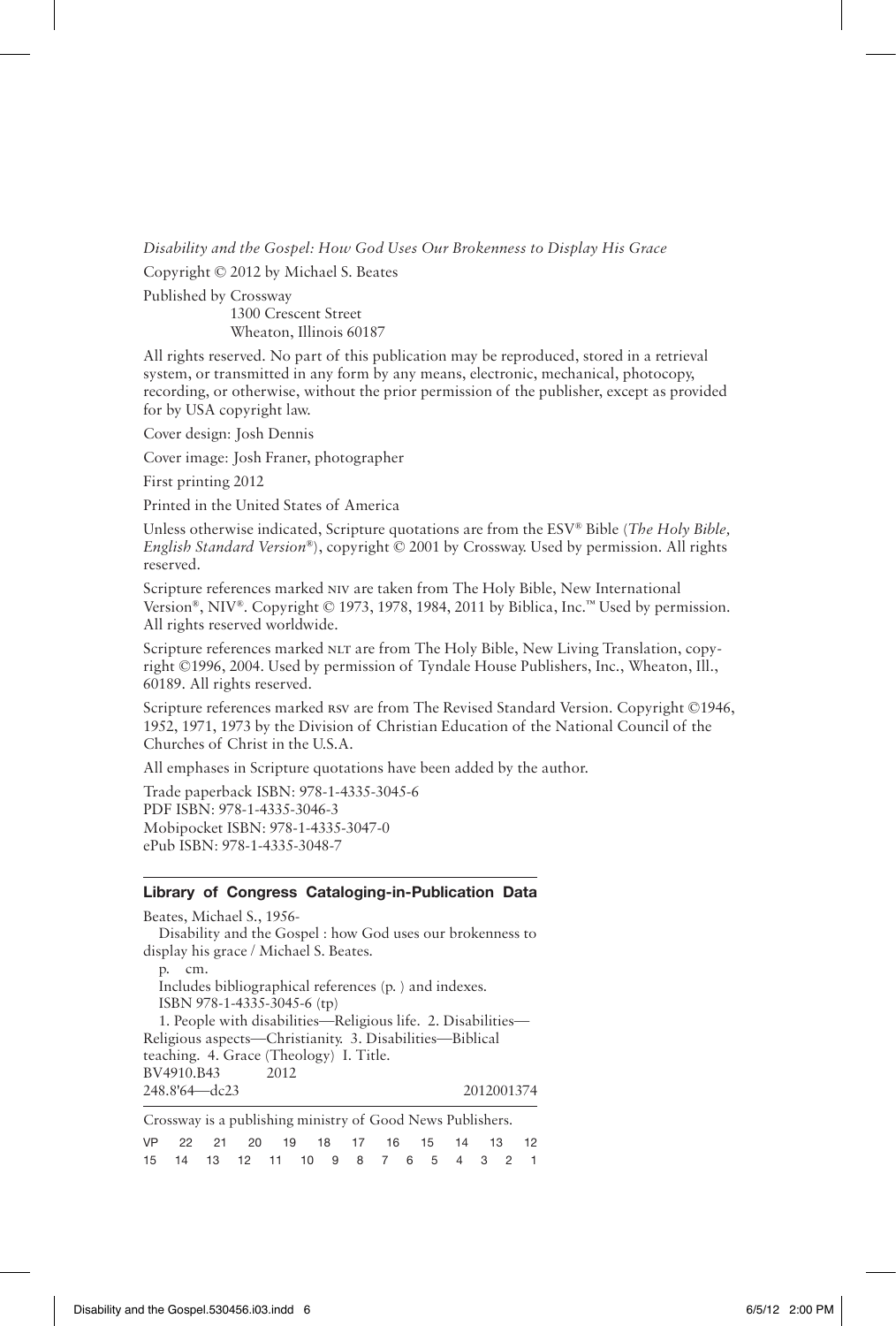# Contents

|                   | Foreword: Before You Begin by Joni Eareckson Tada                                                         | 9   |
|-------------------|-----------------------------------------------------------------------------------------------------------|-----|
|                   | Acknowledgments                                                                                           | 13  |
|                   | Introduction                                                                                              | 15  |
| PART 1            |                                                                                                           |     |
|                   | THE VOICE OF GOD                                                                                          |     |
| $\mathbf{1}$      | The Voice of God in the Law, Prophets, and Writings:<br>What the Old Testament Teaches about Disabilities | 25  |
| $\overline{2}$    | The Voice of Christ: What the Gospels Teach<br>about Disabilities                                         | 47  |
| 3                 | The Voice of the Holy Spirit through the Apostles:<br>What the Acts and Epistles Teach about Disabilities | 59  |
| 4                 | <b>Biblical Conclusions and Reflections</b>                                                               | 71  |
| PART <sub>2</sub> |                                                                                                           |     |
|                   | <b>VOICES FROM THE PAST</b>                                                                               |     |
| .5                | What We Learn from the Rabbis, the Early Church,<br>and the Reformation Era                               | 85  |
| 6                 | What We Learn from the Modern Era                                                                         | 95  |
| PART <sub>3</sub> |                                                                                                           |     |
|                   | <b>VOICES OF TODAY</b>                                                                                    |     |
| 7                 | What We Learn from Current Secular Voices                                                                 | 103 |
| 8                 | What We Learn from Current Christian Voices                                                               | 113 |
| PART 4            |                                                                                                           |     |
|                   | SPEAKING INTO TOMORROW                                                                                    |     |
| 9                 | What the Church Must Say to the World in the<br>Twenty-First Century                                      | 127 |
| 10                | Sovereignty and the Whispering Voice of Hope                                                              | 145 |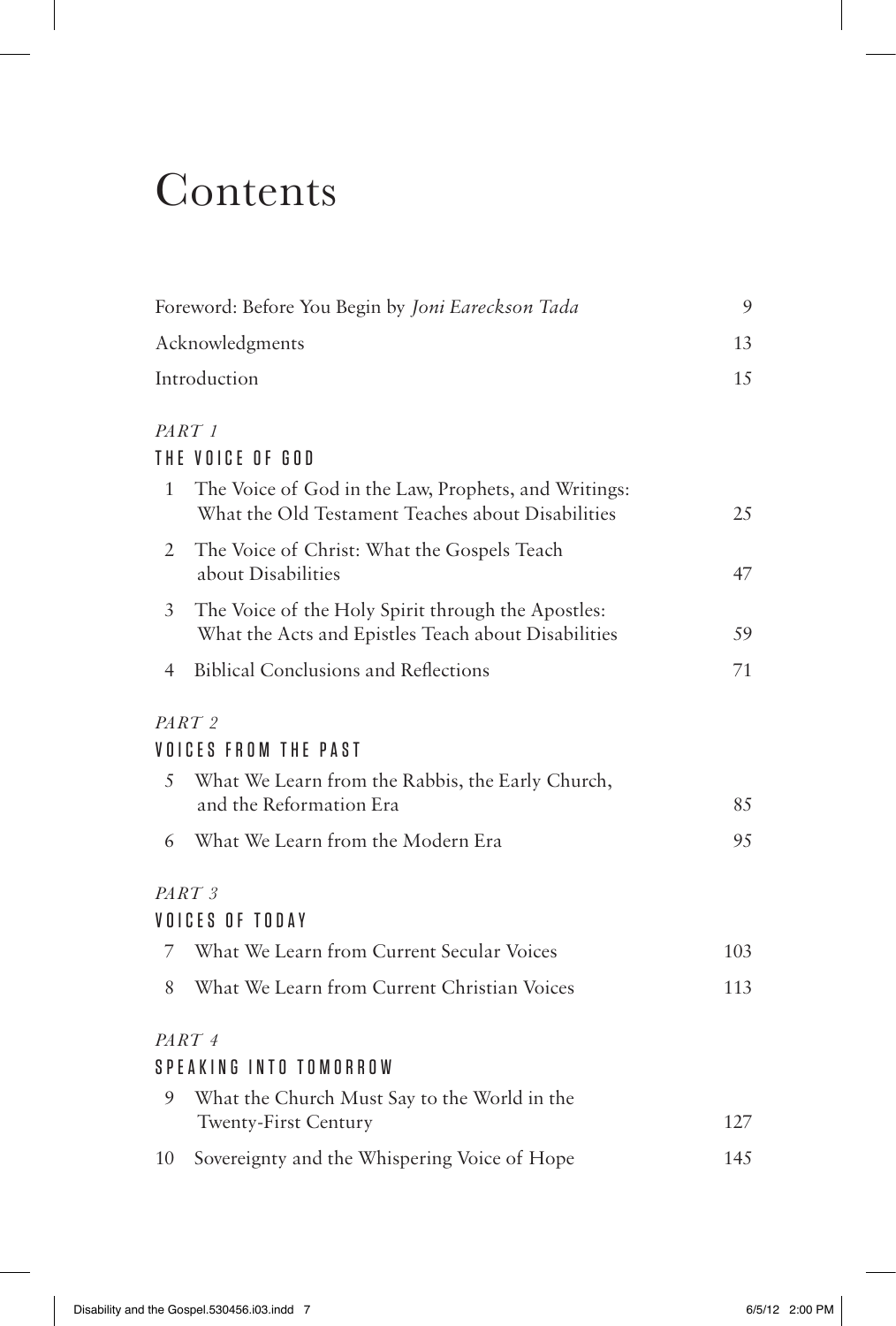| Appendix 1: God's Sovereignty and Genetic Anomalies | 1.57 |
|-----------------------------------------------------|------|
| Appendix 2: God's Love for the Broken               | 169  |
| Selected Bibliography                               | 175  |
| <b>Notes</b>                                        | 179  |
| General Index                                       | 18.5 |
| Scripture Index                                     | 189  |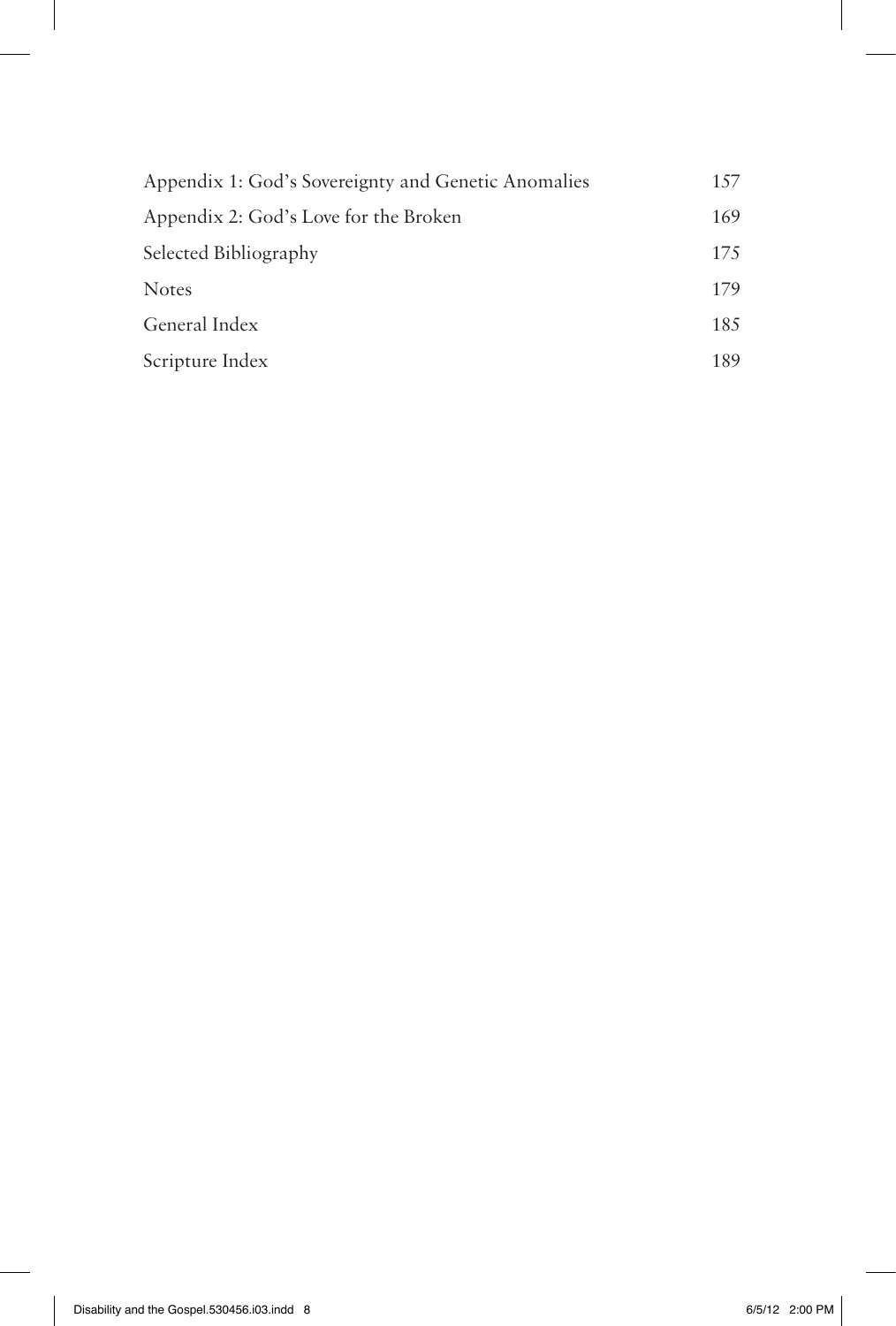# Foreword

# *Before You Begin*

Back in the mid-1960s when I first embraced Christ, I would tell people it was all about Jesus, but I had no idea what that meant. Sure, Christianity was centered on Christ, but mainly he was the one who got my spiritual engine started. As long as I filled up on him every morning during my quiet time, I was able to putter along just fine.

Things changed dramatically in 1967 after I crushed my spinal cord in a diving accident that left me a quadriplegic. I was frantic and filled with fear. *Oh God, I can't do this. I can't live like this!* This time I needed the Savior urgently. Every hour. Every minute. *Or else I'll suffocate, God!* Suddenly, the Bible with all its insights about sufering and weakness became the supreme thing in my life. I spent hours flipping pages of the Bible with my mouth stick, desperate to understand exactly who God is and what his relationship is to sufering. It didn't take long to find answers that satisfied. When it came to my life-altering injury, nothing comforted me more than the assurance that God hadn't taken his hands off the wheel for a nanosecond. I discovered that a right understanding of God's hand in our hardships was critical to my contentment. I also discovered how *important* good theology is.

Fast-forward more than three decades to the worldwide ministry I now help lead at Joni and Friends—a ministry to people with disabilities who anguish over the same questions I once did. As I travel around the globe, I hear, "What does the Bible say about my child who was born with multiple disabilities?" and "Why does God allow so much brokenness in the world?" My heart aches because these people often hear only silence (or experience rejection) from the body of Christ. Sadly, the church is ill equipped to answer the tough questions about God's goodness in a world crumbling into broken pieces.

When it comes to suffering, I'm convinced God has more in mind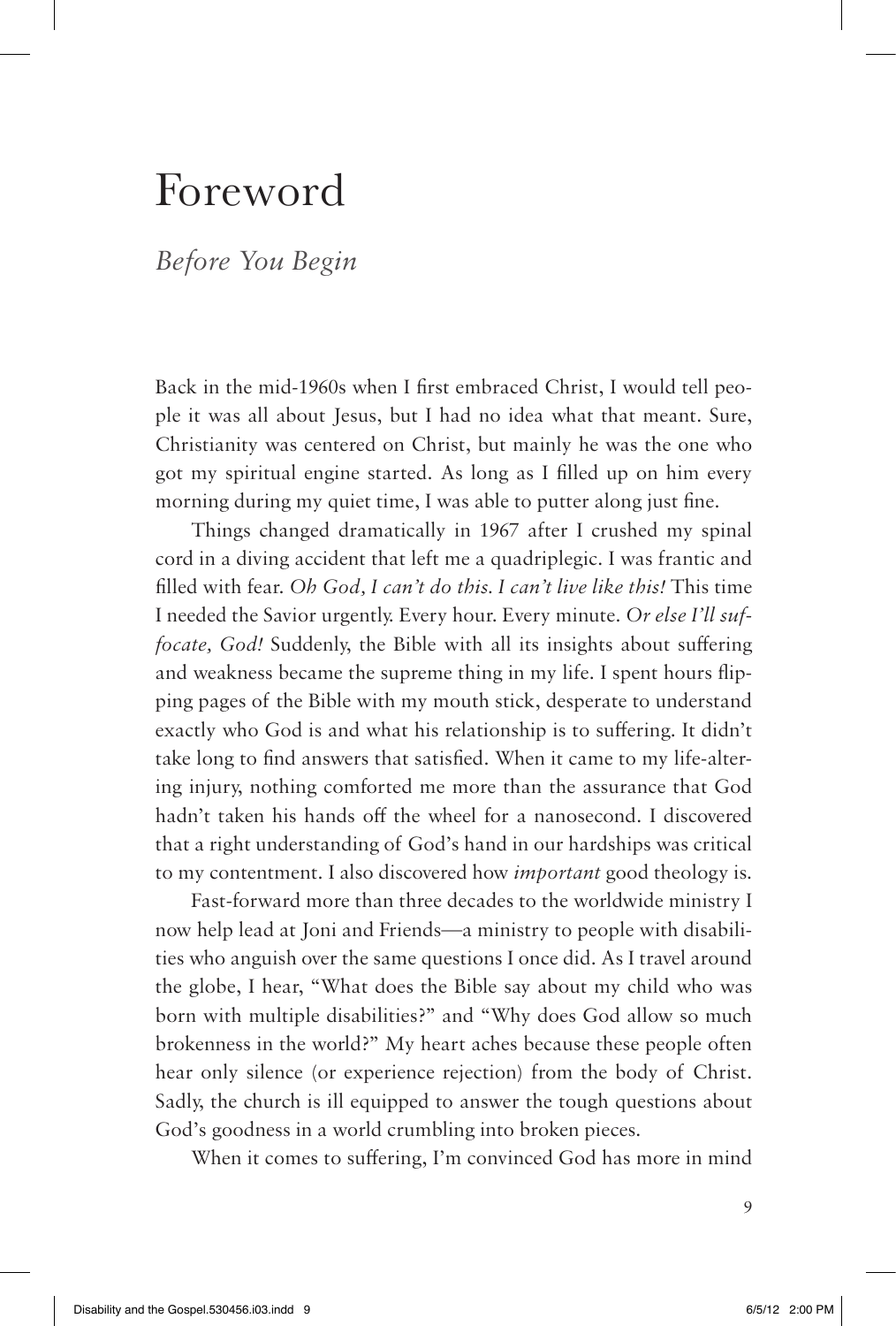#### *Foreword*

for us than to simply avoid it, give it ibuprofen, divorce it, institutionalize it, or miraculously heal it. But how do we embrace that which God gives from his left hand? I have found that a person's contentment with impairment is directly proportional to the understanding of God and his Word. If a person with a disability is disappointed with God, it can usually be traced to a thin view of the God of the Bible.

Now you understand why I believe a "theology of brokenness" is desperately needed today—a theology that exalts the preeminence of God while underscoring his mercy and compassion to the frail and brokenhearted. It's why I am so *excited* about the book you hold in your hands!

*Disability and the Gospel* provides exactly what the church needs today. I first met the author, Michael Beates, at a Reformed theology conference in 1992, and then, in the summer of 1993 at a family retreat that our ministry holds for special-needs families. Mike and Mary brought their five children including Jessica, their daughter with multiple disabilities. We struck up a conversation one afternoon and right away, I *liked* this man. I learned about his love for Reformed theology and his passion to preserve the integrity of God's Word—yet he didn't come across aloof and academic. Mike explained that years of raising his disabled daughter had softened his edges—here was a student of God's Word who didn't live in an ivory tower but in a real world with real pain.

I could wax on about Michael's theological background, teaching experience, and degrees. But what I want you to mostly know about him is his zeal for Jesus Christ and his deep desire to reach families afected by disability with gospel hope—it's why he's helped us deliver wheelchairs around the world to needy disabled people, serving with us in Africa and Eastern Europe. As our ministry grew, I realized we needed someone like Mike to serve as a watchdog, helping to keep our theological underpinnings secure. So I asked him to serve on the International Board of Directors of Joni and Friends in 2000.

And I wish I could adequately express how happy I am about his new book, *Disability and the Gospel*, because there are thousands of families like the Beates family and millions of people like me whose disabilities force hard-hitting questions about God and the church: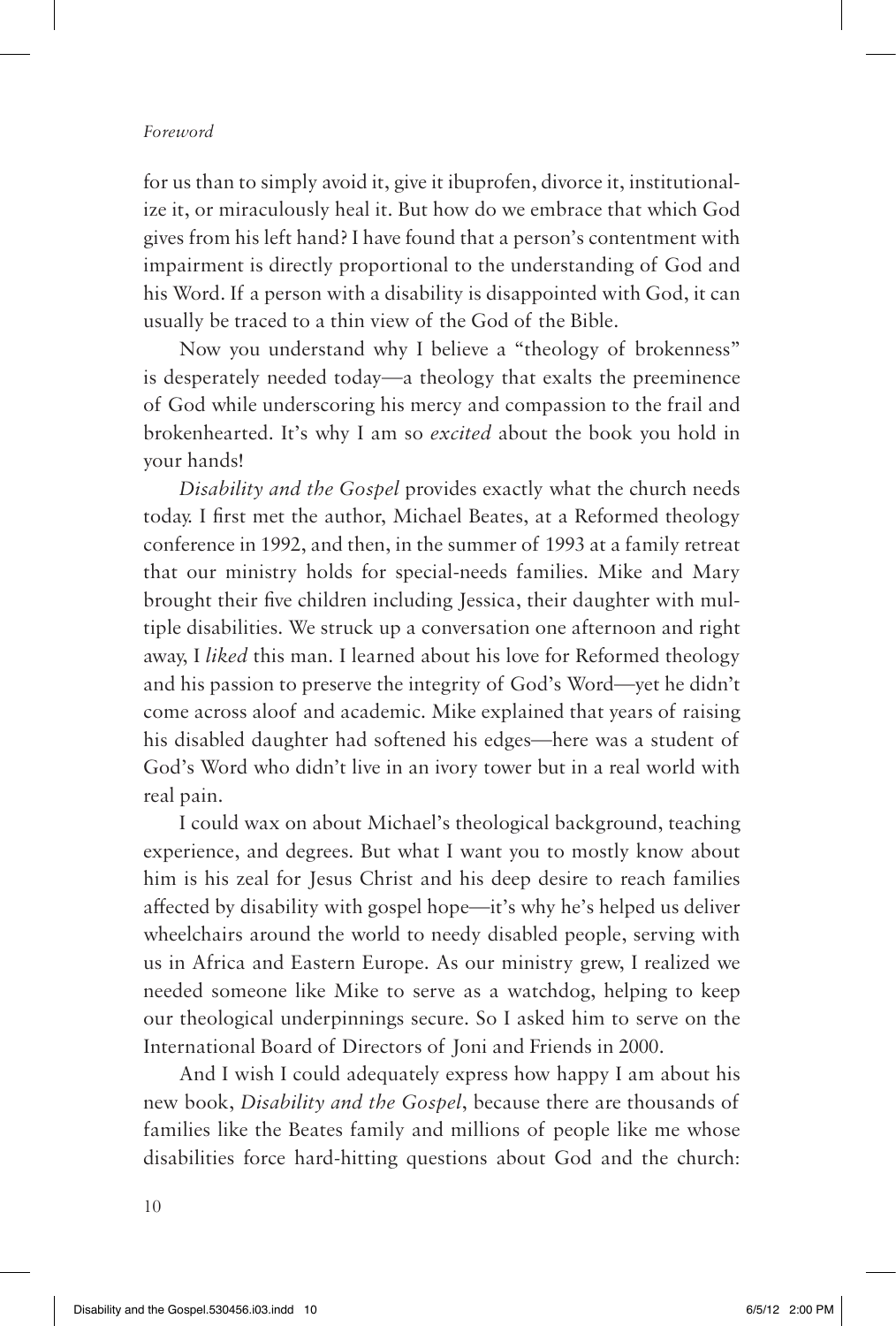What does a pastor say when disability hits a family in his congregation broadside? How do Christian education directors respond when autism becomes a serious matter in the classroom? How does the church get engaged with issues that impact our culture, like physicianassisted suicide? What does it take to get a congregation to recognize its weaker members as "indispensable"? In short, how do we grab the church by its shoulders and shake some sense into it about "glorying in our infirmities"?

This excellent resource by Michael Beates gives solid answers to tough questions like these and more. It is my heartfelt prayer that you will take the insights in *Disability and the Gospel* and use them as a guide and resource for your church family. And don't be surprised if you see a sudden outbreak of heaven-sent power ripple through your life and the life of your congregation—for God's power *always*  shows up best in brokenness. And you don't have to break your neck to believe it.

> *Joni Eareckson Tada Joni and Friends International Disability Center*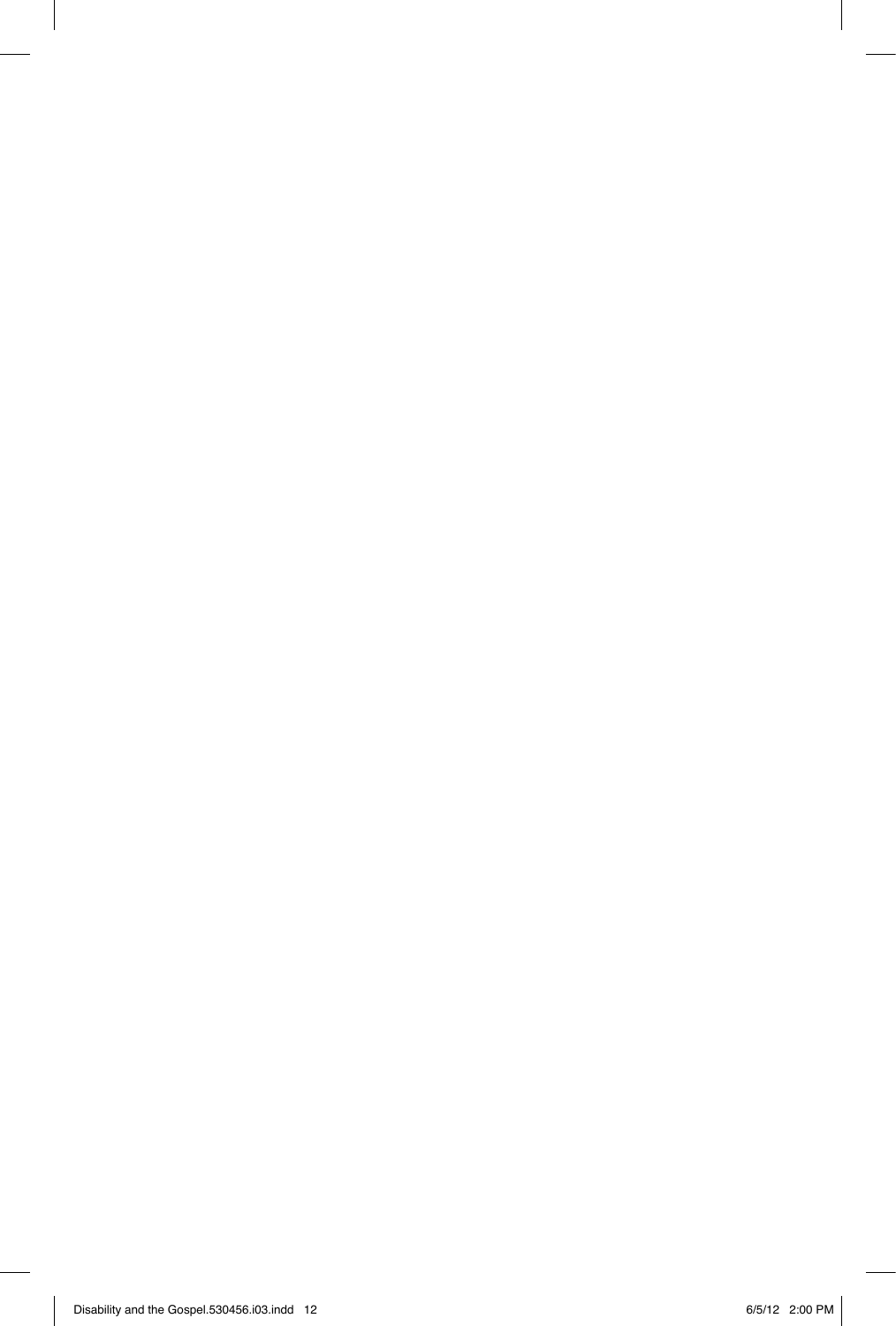# Introduction

I will never forget that day in the summer of 1982. Toting our threemonth-old daughter to the doctor because she was sick, the last thing my wife, Mary, and I expected was that our lives would be changed forever and our souls indelibly marked with the wounds of pain and dreams that died. Our daughter Jessica would eventually be diagnosed with a unique "chromosomal anomaly": at conception, or within the first few cell divisions, something occurred with her eighth chromosome and this, along with other physical anomalies (maybe related, maybe not), meant that she would go through this life disabled, seriously and profoundly, unable ever to talk, walk, or care for herself in a meaningful and self-determinative way.

Our daughter Jessica did not die, and though there have been times we thought she might, she is still here as I write this in 2011. But in all honesty, I will admit to you, it would have been so much easier in many ways if she had. That is not something you can say out loud in most churches, but it is the brutal truth. Perhaps you have sufered some severe degree of brokenness, whether physical or otherwise, or you care for someone who has. If so, you may know what I am talking about.

The death of a newborn child, while excruciatingly painful, is also graciously final. People move on. Granted, they are never the same, but still necessarily they move ahead. But the brokenness of lifelong disability leaves many people in a state of what some have called "chronic sorrow." And too often, the Christian church in the West communicates to people that sorrow and brokenness are conditions we expect people to overcome and conquer. People should get past such places in their experiences. But the hard truth is some of us, by God's difficult providence, find ourselves facing brokenness day in and day out with no prospect of a significant change in the situation. In fact, though you walk on with Christ, by faith, often with gritty devotion and hard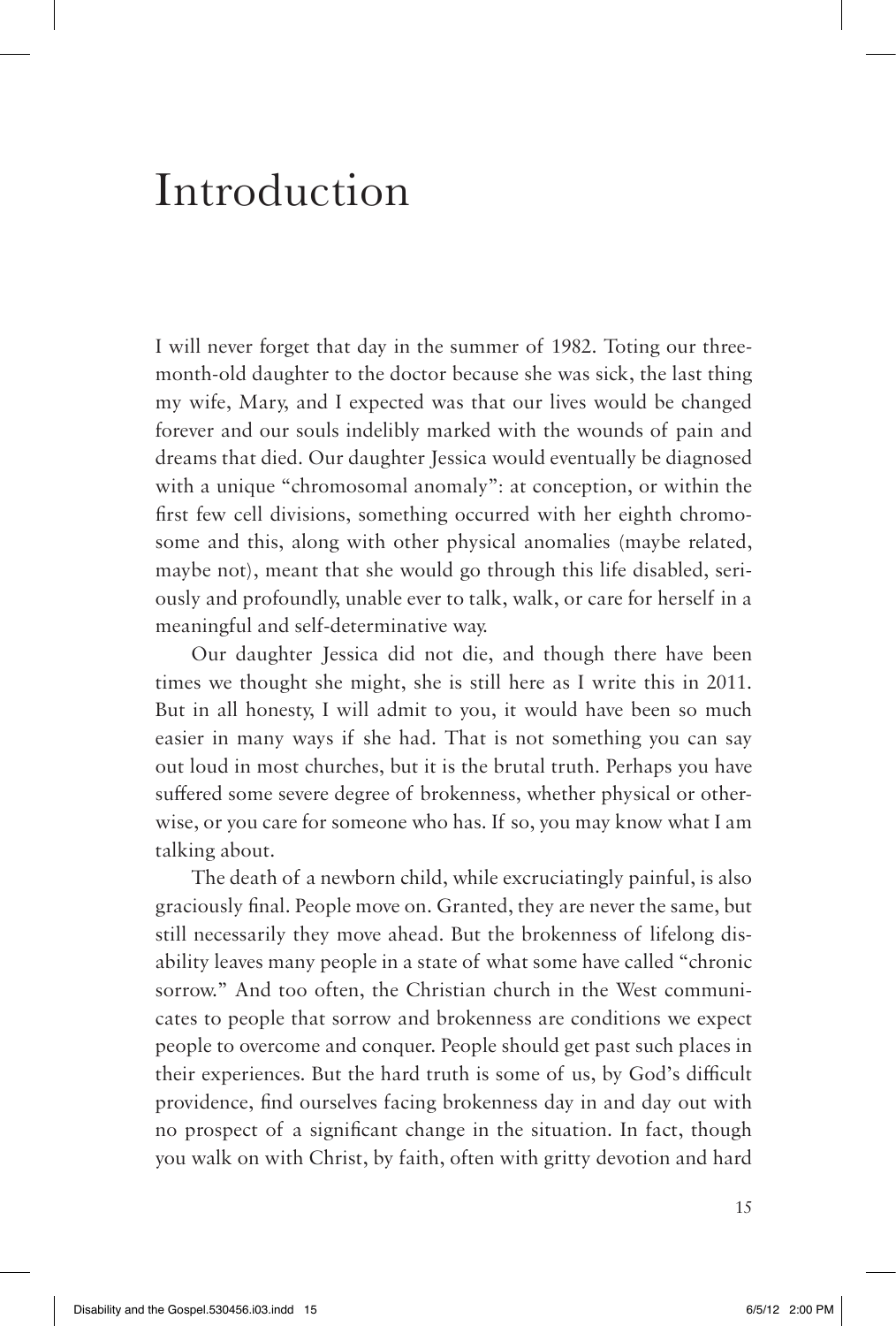work, not only does the situation not get better or go away, but too often it gets more and more difficult with every passing year.

Perhaps you live with a debilitating and deteriorating condition. Maybe you sufer from chronic sorrow related to deep and abiding emotional trauma. Some have the burden of caring for a spouse or child with paralysis. Many face the long battle with cancer that threatens death. Still others live in the aftermath of the death of a loved one. As I write this opening chapter, I have received another call from a good Christian man, hearing that his dear friend has suddenly been taken from this life by an auto accident. And in my little church, this is not the first or even second time we have been touched by such loss this year. The pain and sense of confusion can be palpable at times because so many people we know and love live so much of their lives in the midst of this pain.

If there is no prospect of improvement, if the dawn seems like it will never come, perhaps you feel like Job when he said in chapter 3:

Why is light given to a man whose way is hidden, whom God has hedged in? For my sighing comes instead of my bread, and my groanings are poured out like water. For the thing that I fear comes upon me, and what I dread befalls me. I am not at ease, nor am I quiet; I have no rest, but trouble comes. (3:23–26)

How do we square this experience with the teaching of the rest of Scripture? And how should the church community respond to such circumstances? These were the questions I began to ask as a young idealistic graduate student in theology almost thirty years ago. These questions, and others related to it, still nag me when I am alone in the car or mowing the lawn. And our predictable responses in the church also nag me. Why do we in the evangelical church in the West demand that everyone be "normal" and look the same? Why do we as a culture try so hard (and succeed so well!) at hiding people with disabilities from our everyday view? Why do people with visible and invisible brokenness often feel as though they have to hide the problem in order to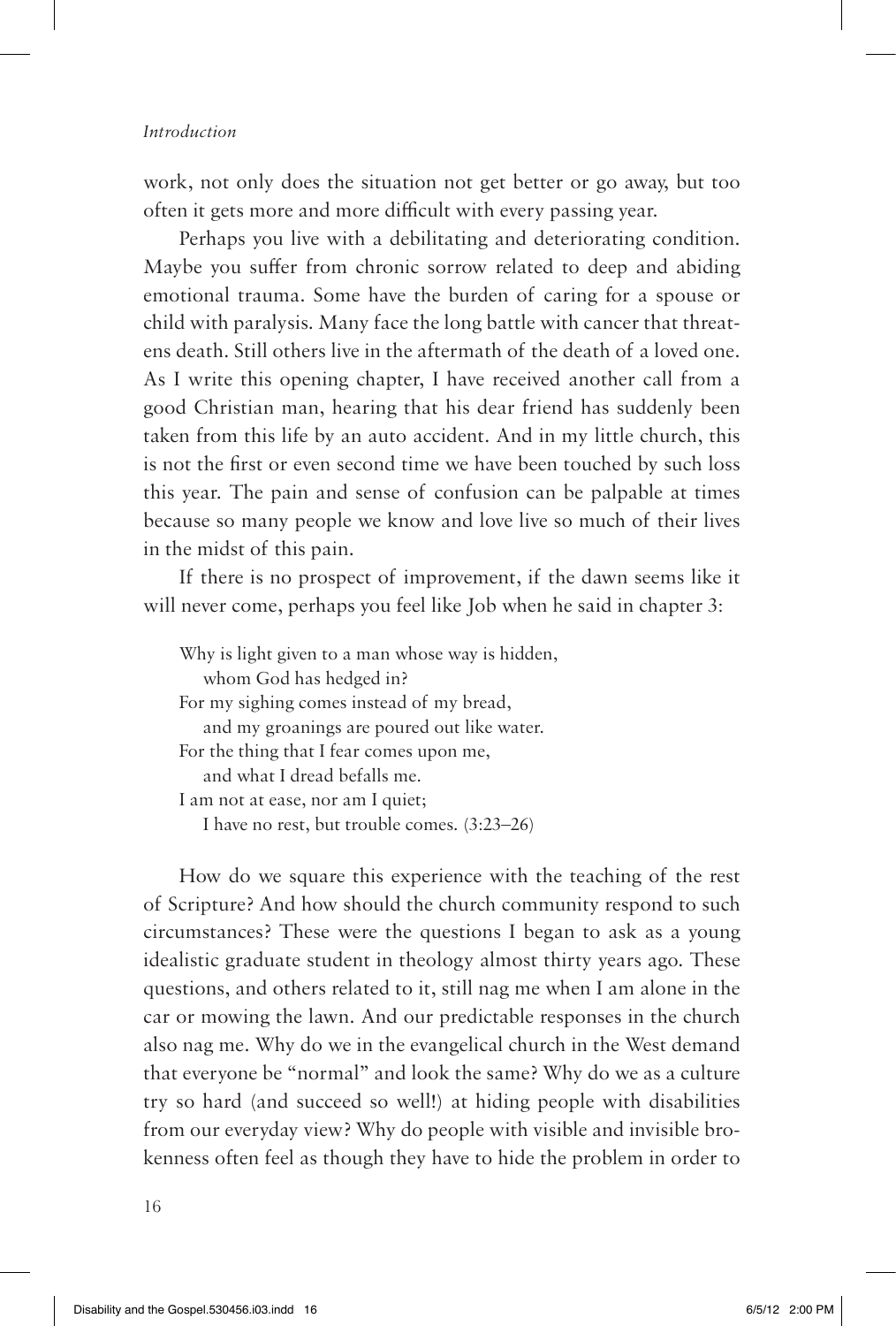join God's people for worship? And finally, and perhaps most importantly, what answers does the good news of the gospel give us for these questions, and how does the gospel give us hope in these situations?

As I asked these questions over the years, I began to realize by simple observation that people with disabilities are almost universally absent from the congregations of most American churches. In 1 Corinthians 12:14–27, the apostle Paul describes the church using the metaphor of the human body. He said that "God arranged the members in the body, each one of them, as he chose" (v. 18). Some parts he describes as weaker but indispensable and others as less honorable and less respectable but treated with special honor and greater respect (vv. 22–23). Certainly on one level Paul is describing people with disabilities, broken people, as part of Christ's body, the new community. And his description of the Christian community should be understood as normative, as what we should see when we walk into church.

Statistics from many sources number Americans with disabilities at over forty million people. This is approximately one in every six citizens. Add to this number people whose "brokenness" is relational and emotional, and this category may include almost every other person in the pew. But even a casual survey of most American congregations shows that these weaker, indispensable, and especially honorable members are, for the most part, simply not there. Or, if they are present, too often they are either separate from others (and I realize that this may be necessary in some cases) or they hide their brokenness behind masks of false happiness and superficial normality.

Those with visible disabilities certainly are not represented proportionally to their numbers in the general population. Long ago now, in 1983 (long before the Americans with Disabilities Act), Joni Eareckson Tada wrote, "Ten percent of our population is severely disabled. (That's a flat figure, including impairments of all sorts.) So theoretically, on any given Sunday, a pastor ought to look out over his people and see ten percent who are limited—the deaf, the blind, people in wheelchairs—whatever."1 This has not changed since Joni wrote it twenty-five years ago. In fact, as technology improves, more and more people with disabilities are able to survive for longer periods, so perhaps even more should be present in church.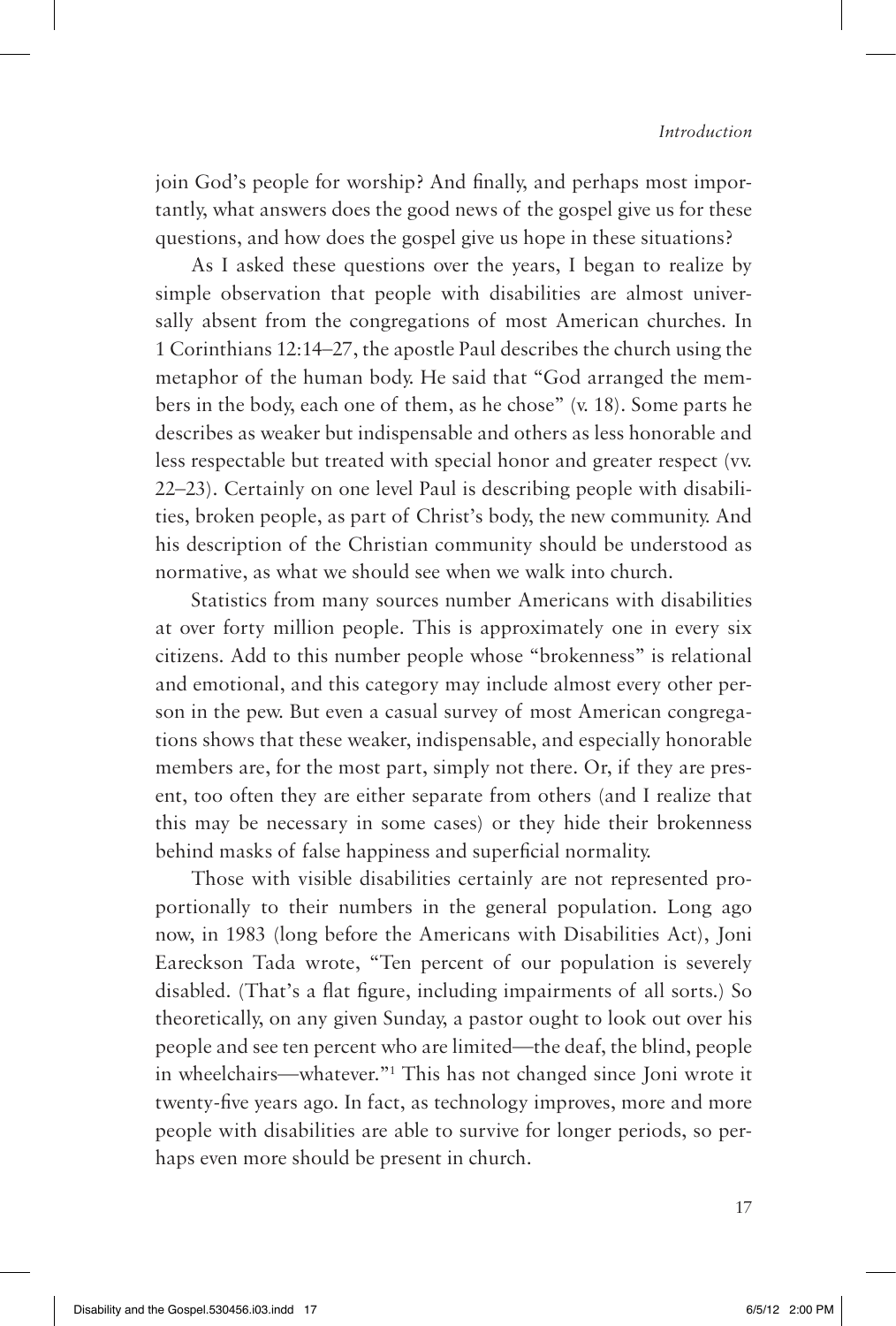### *Introduction*

Let's be clear: such people have not been purposely excluded from the church. And we know that most church members and leaders would certainly affirm that broken people and people with disabilities are welcome at their particular church. But those who live with disabilities (that is, those who are disabled and those who live with and care for someone who is disabled) will testify that, though American culture generally is becoming more aware of and responsive to the needs and abilities of this disabled segment of society (especially since the Americans with Disabilities Act in 1990), in many subtle ways people with disabilities sense a lack of welcome from the church. Nancy Eiesland agrees, writing:

The history of the church's interaction with the disabled is at best an ambiguous one. Rather than being a structure for empowerment, the church has more often supported the societal structures and attitudes that have treated people with disabilities as objects of pity and paternalism. For many disabled persons the church has been a "city on a hill"—physically inaccessible and socially inhospitable.2

My own family lives with disability. We have been to churches where we have had to carry Jessica's wheelchair over obstacles or up steps to get inside. We have experienced the quiet stares that betray an unspoken discomfort with our presence. Many years ago when she was young, we heard nursery workers and Sunday school teachers actually say, "You're not going to leave her here with us, are you?" And, of course, well-intentioned but theologically obtuse believers have sincerely asked us if we had confessed the sin in our lives that must surely be responsible for her affliction.

Too often people in the church, while accepting and loving all people, lack the initiative or the insight to provide simple measures that would make the church community more complete, satisfying, and welcoming for those who live with brokenness. People don't know the needs because they don't ask or take the initiative to find out. Our situation is nearly paradigmatic for myriad other families with whom we have spoken—families whose disabilities span a wide spectrum from the obvious wheelchair people to those with much more subtle but just as demanding marginal issues of brokenness.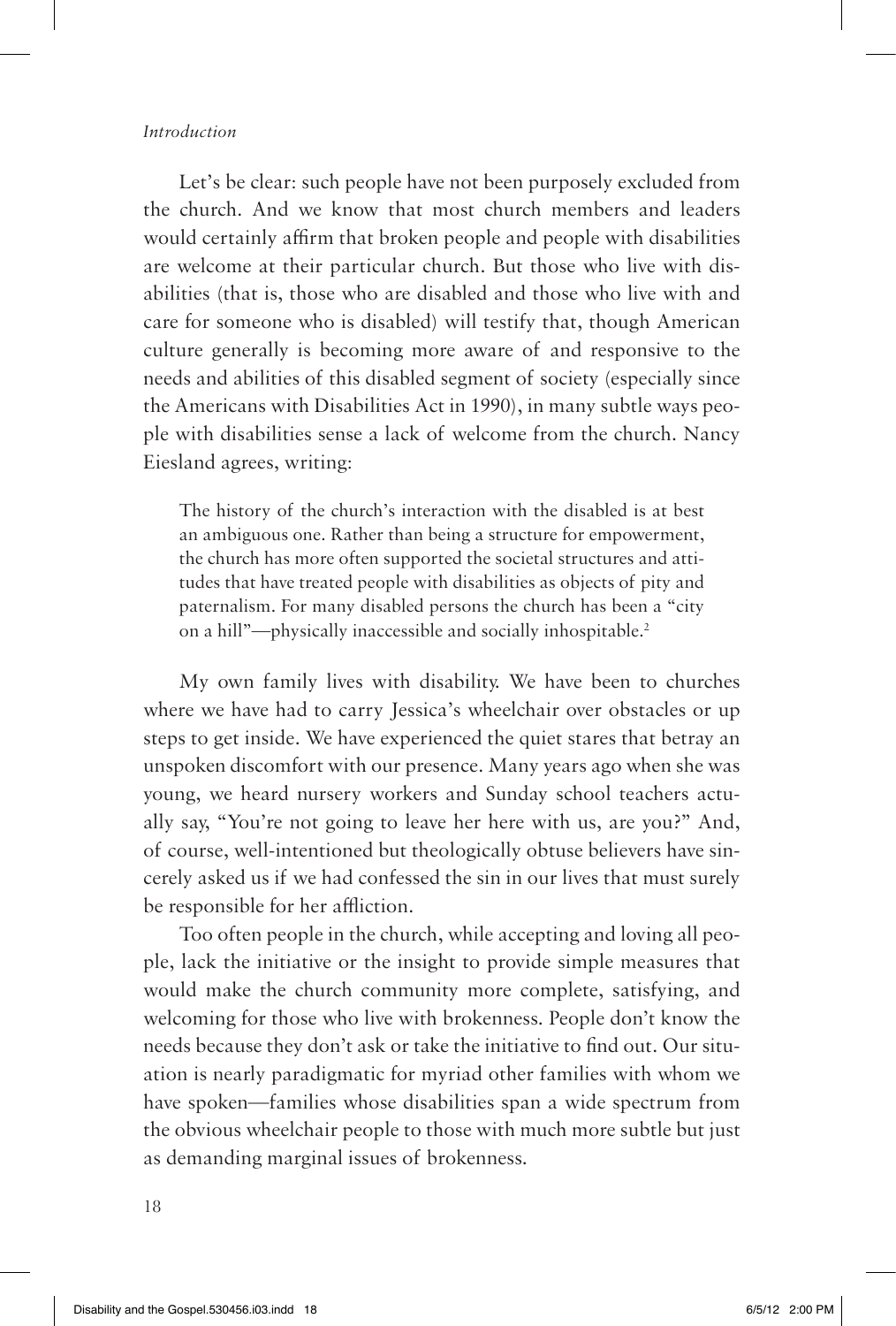The problem is that Christian people generally have an inadequate understanding of God's role in disabilities. This lack of understanding leads to closed doors for people with disabilities even after the handicapped spaces are painted in the parking lot, dipped curbs are cut, and ramps are built to the front entrance of the church. But the more vital problem is that the Christian community generally tends to keep people with disabilities marginalized in the church. Stanley Hauerwas (with Bonnie Raine) has written:

While ethical imperatives of the Gospel seem clear and have never been forgotten by our churches, the direction which they might offer us as community members has not surfaced as a compelling rationale for caring for our handicapped members or for cherishing as an achievable goal their total integration in our community.3

Why has God ordained some to be disabled, weaker members? How does such design reflect his sovereign and loving care for his people? And if the church should contain weaker and less honorable members, just as he has intended them to be (1 Cor. 12:18), then why are people with disabilities painfully absent from most American congregations? By Paul's definition of the church, most churches today are incomplete without people with disabilities. This is fundamentally a gospel-related problem that must be addressed.

How can the church embrace people with disabilities more biblically and more efectively and thus live the gospel more fully before the watching world? We must set out to destroy some dangerously outmoded concepts about people with disabilities and how they must be treated. We must revisit our deeply ensconced cultural assumptions about what it means to be "normal" as opposed to what it might mean to live for years in a state that must be considered "brokenness." We must strive to replace wrong-headed (even if sincere) thinking in these areas with biblically based, culturally relevant, redemption-oriented understandings of people with disabilities and brokenness in the church in America. Such a reassessment is critical if the church is ever to model more closely Jesus's vision in the Gospels and Paul's vision in 1 Corinthians.

I set out in these pages to look at what the Bible says about bro-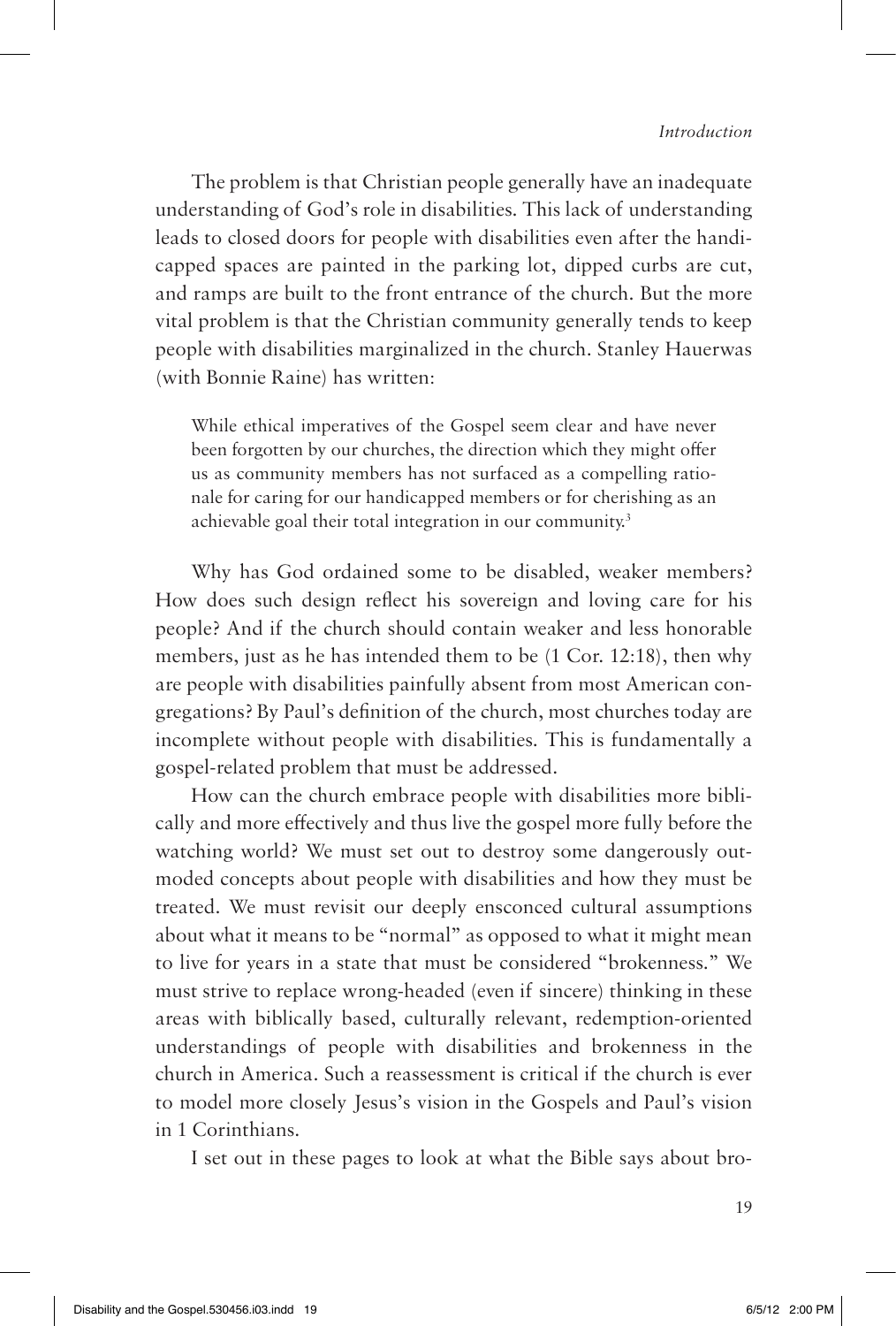kenness generally and disability specifically. Then I want to consider a bit of what the sages have said through the years since the church began—some of it is profound and encouraging, some of it is simply shameful and embarrassing. But once we have this base of Bible and history upon which to build, we can develop principles and outline a gospel paradigm that will help believers individually and churches corporately first to embrace their own brokenness and then equip them to embrace those more physically and visibly broken around them.

I am not a person with a disability in the traditional sense, so I cannot speak as one who has borne the experience through lifelong social rejection and barriers to progress. My experience with people living with disabilities generally remains painfully limited. Yes, I am a parent of a profoundly disabled child now thirty years old. And yes, we adopted a couple of kids (both about twenty years old now) who have their own challenging situations from birth. And yes, my work as a member of the International Board of Directors at Joni and Friends and my association with local disability networks has widened my experience a bit. But the varieties of disabilities common in our communities (and thus the experiences related to those disabilities) are broad, and I have interacted personally with only a small slice of the spectrum.

Also, I recognize that the field of medical ethics, which touches on this area, is in a continual state of flux. It seems that new discoveries and advances bring new blessings and curses with each passing week. As such, it has become nearly impossible to keep up with the information and even to a large degree the rapidly changing nature of the issues being addressed.

I am not by any stretch of the imagination an expert either in disabilities or in the nature of the gospel. But all that being said, let's explore together some important verses, passages, and themes in the Bible so that we can begin to adjust our thinking. We want to have the mind of Christ, so we need to see what God has said through the Scriptures of the Old Testament, through the life and words of Jesus in the Gospels, and through the Holy Spirit speaking by the apostles in the Acts and Epistles.

Then let's look at some history so that we can avoid mistakes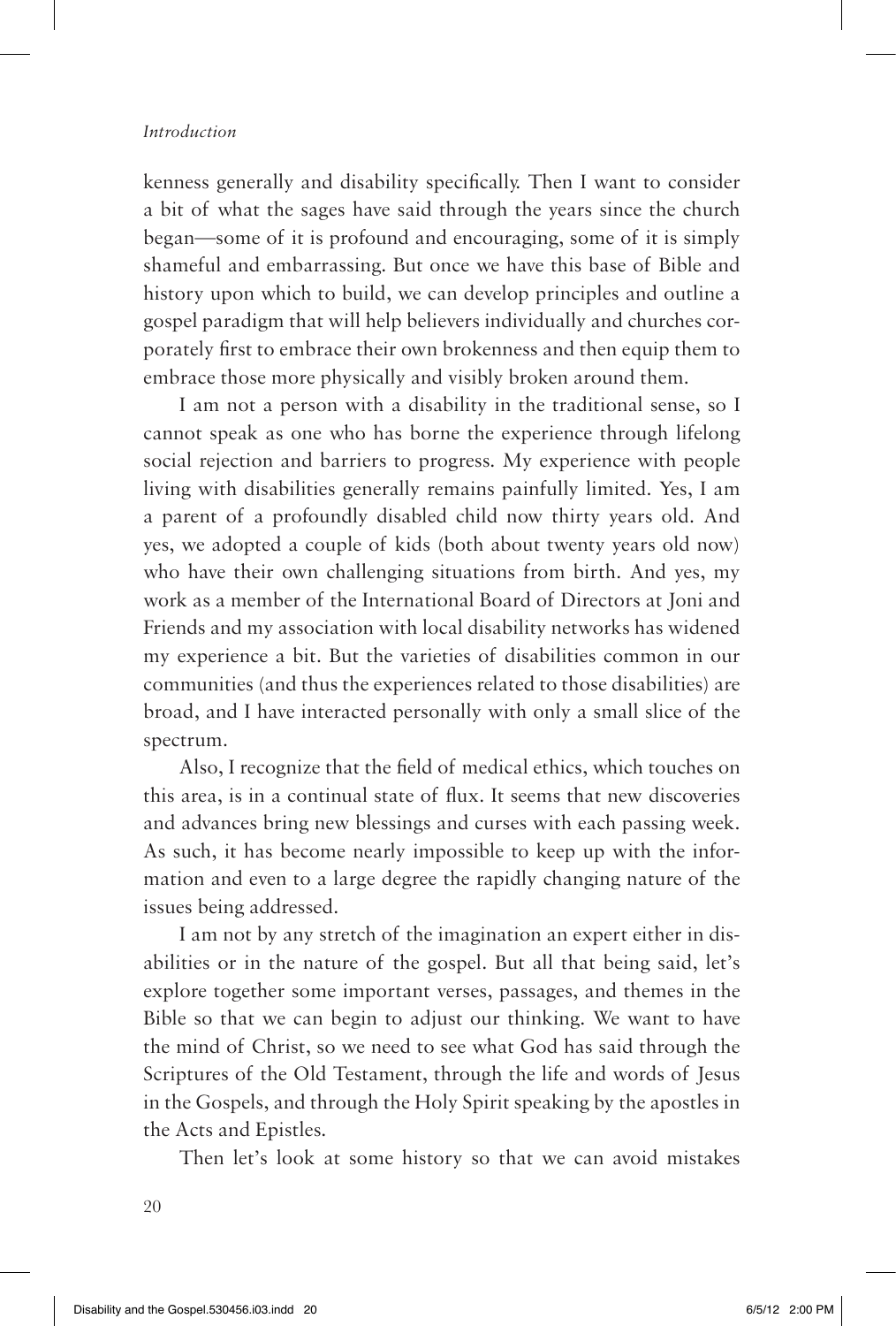made before. There are ancient and modern voices that can bring us wisdom, warn us against error, and help us hear the cry of those, even today, who yearn for deep and accepting fellowship with God's people.

Finally, let's revisit these hard questions and ask how we can live under God's grace in the power of the gospel, even if we live in the weakness of disability and brokenness of soul.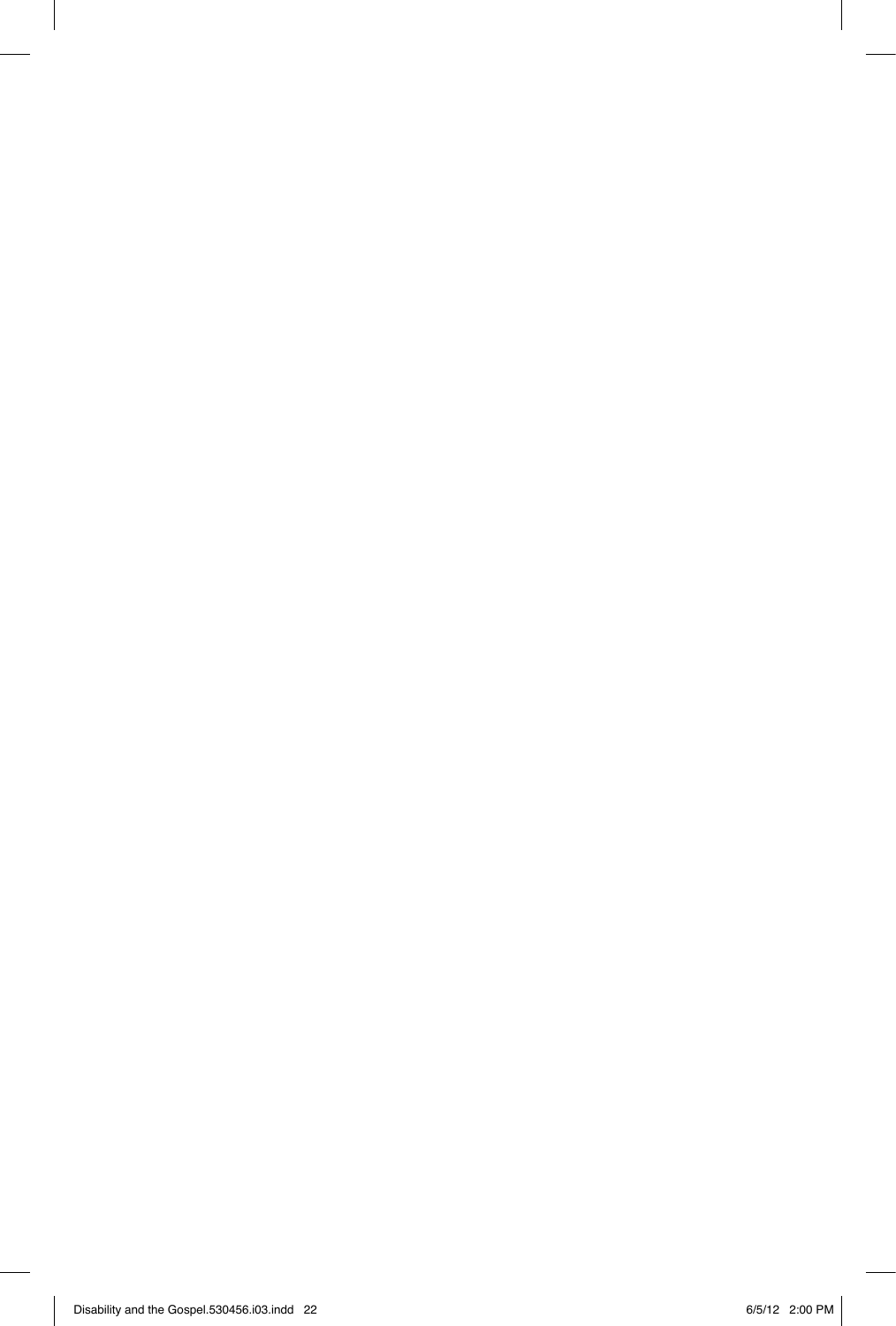# *PART 1* THE VOICE OF GOD

In the ancient Hebrew texts we call the Old Testament, we find revelation that informs our understanding with respect not only to who we are as people but also to how God sees us. We also begin to see a pattern of God showing favor to the broken, the weak, and the outcast—indeed surprisingly often using such subjects for his own purpose and glory. We will consider the Old Testament texts according to their traditional Hebrew divisions: the Law, Prophets, and Writings. In the Law (also called the Torah, or the Five Books of Moses) we will look at passages in Genesis through Deuteronomy. Then we will consider the Prophets. In this category the Hebrew Scriptures include the traditional historical books (Joshua through Kings) and the prophetic books (Isaiah through Malachi). Finally, we will look at a few passages from the Writings. This portion of the Hebrew Scriptures is a collection of wisdom and poetic books (Job through Proverbs) as well as a few others like Ezra, Nehemiah, Daniel, and the five scrolls (Ruth, Esther, Lamentations, Song of Solomon, and Ecclesiastes).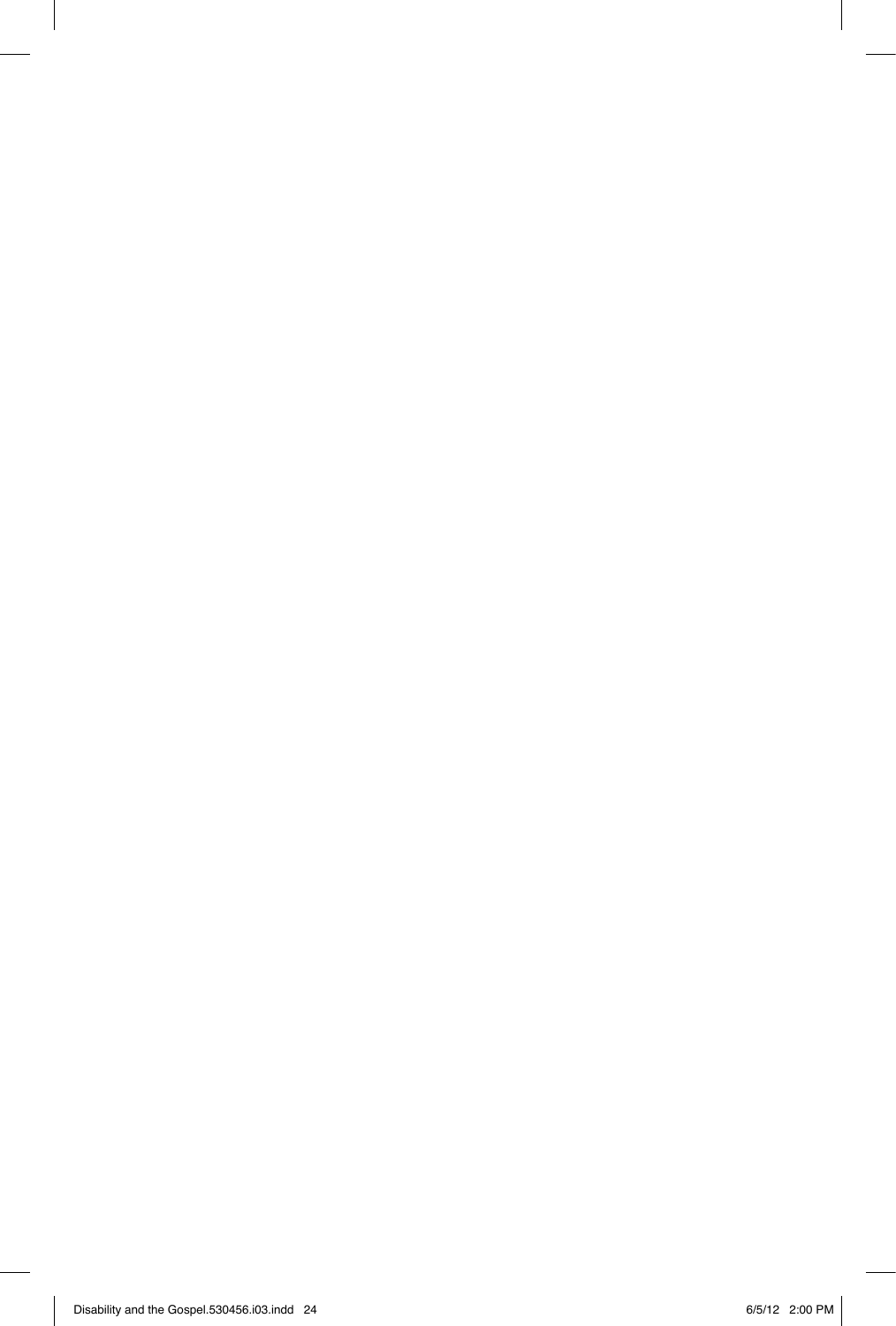## CHAPTER FOUR

# Biblical Conclusions and Reflections

Someone has said that the opposite of faith is not doubt but self-reliance. When we determine, despite massive and overwhelming evidence to the contrary, that we are sufficient and able on our own, we begin to live as if we no longer need God or faith. The truest sign of cultural unbelief is the perception that we are doing okay, that things are all right. Recognizing our essential weakness and brokenness is not a pleasant prospect, and our culture works hard to deny that reality and proclaim its self-sufficiency. Sharon Betcher agrees, writing, "What seems to the cultural eye the physical obstinacy of disability suggests rather a religious, philosophical, and/or cultural rejection, namely, an undigested or inadmissible awareness that to live will involve us, at some time and at some level, in physical and/or psychic suffering."<sup>1</sup>

In the 1999 film *The Matrix*, we see a cinematic illustration of this truth. When the character Neo is "rescued" and awakened, he opens his eyes to a world that is terribly ugly, broken, and dark. He learns that humanity for the most part continues to live as slaves in a computer-generated dream world of sorts, never grasping the true nature of their desperate and lost situation. At one point, early in his rehabilitation, Neo asks, "Why do my eyes hurt?" And his companion, Morpheus, responds simply, "You've never used them before."2 So for us, sometimes after God saves us to himself and our eyes are opened for the first time spiritually, we begin to see our brokenness and the ugliness of the world. But this is a necessary first step to embracing the hope of the gospel—renewal and reformation into the image of Christ and final restoration with God.

Our culture, too, vehemently denies humanity's desperate spiri-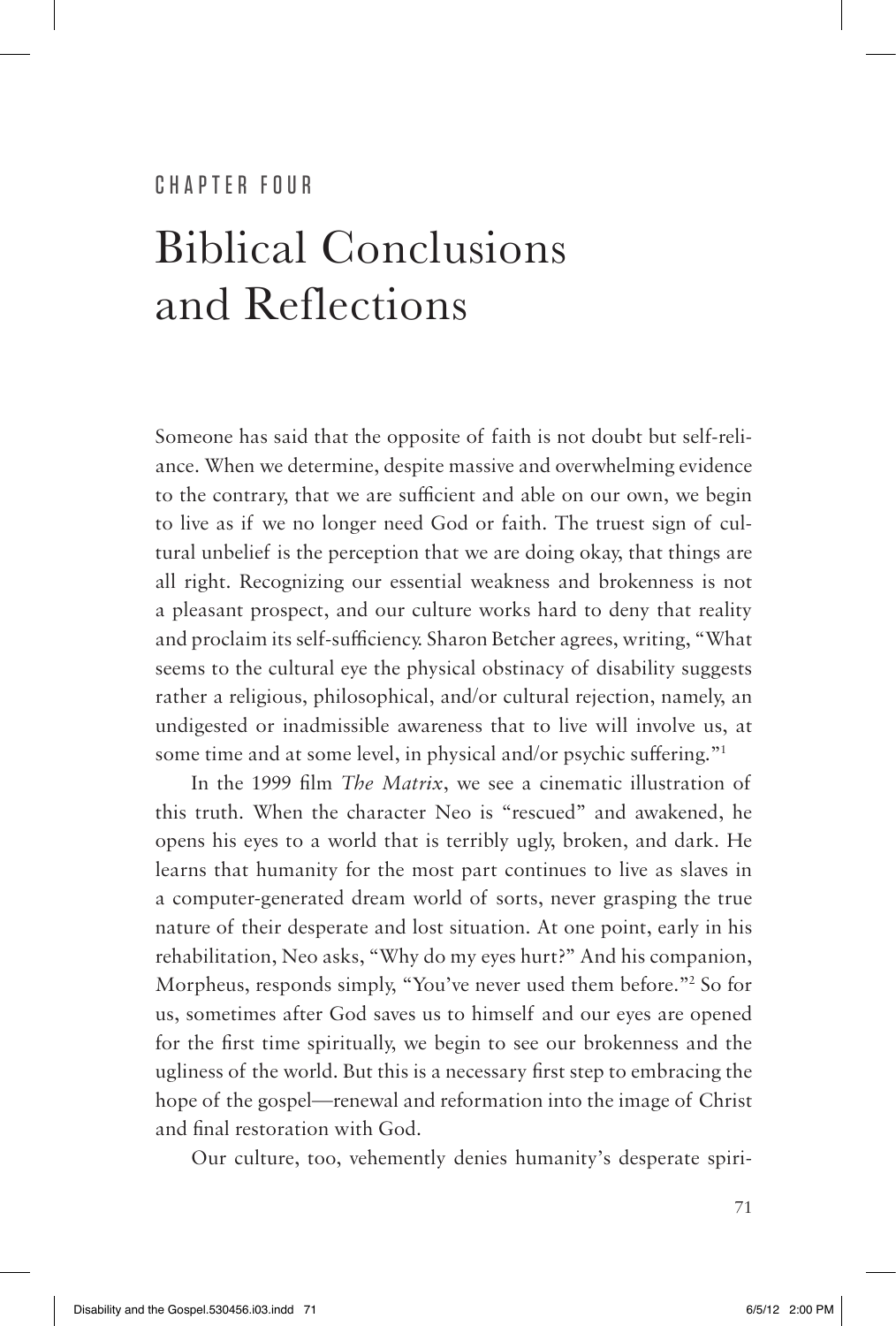tual brokenness, and we hide our physical weaknesses. Again Betcher declares, as a person traumatically wounded in midlife, that she desires her disability to be neither "the stigmata of a saint nor . . . provocation for social taboo."3 But with great eloquence she says that in the West "we culturally bury in crypts of silence and alienation" those who live with disabled bodies.4 However, Adam Nelson has written:

Brokenness seems to be a prerequisite that God demands before doing lasting work through a person. . . . [But] the term *broken* is almost always perceived as negative. Victor Frankl said, "Despair is sufering without meaning." Brokenness helps us avoid despair when our dreams do not come true and when we sufer, because it gives us meaning when we need it most. . . . Only after we are broken in the right place can we be truly healed and experience wholeness.<sup>5</sup>

So we have a tension between our cultural experience of antipathy to weakness and disability on the one hand and the model that Scripture seems to unfold on the other. Our culture says, "Avoid the broken and the disabled. Hide your weakness and blemishes. Act as if they simply aren't there." But the Scriptures give story after story and proposition after proposition saying instead, "Understand that you all of you in some sense or another—are broken. Stop avoiding the truth and embrace it." For in that embrace we begin to grasp the power of God through his grace made manifest in human weakness.

# THE CALL TO HOLINESS AND PERFECTION

We have seen that humanity has been created *imago Dei*, "in the image of God," but with the advent of sin, that image has in some fashion been marred. God, however, remains transcendent and ultimately holy. The Old Testament temple ritual focused on worshiping God in an acceptable manner. As far as humanly possible, only the outwardly perfect could come before him. Whether a priest representing the people or a gift being brought as sacrifice—whatever came into God's presence—it had to be pure, spotless, and without blemish.

This rigorous requirement could only measure the outward appearance, of course, and we saw God remind people through the prophet Samuel that while man looks at the outward appearance, God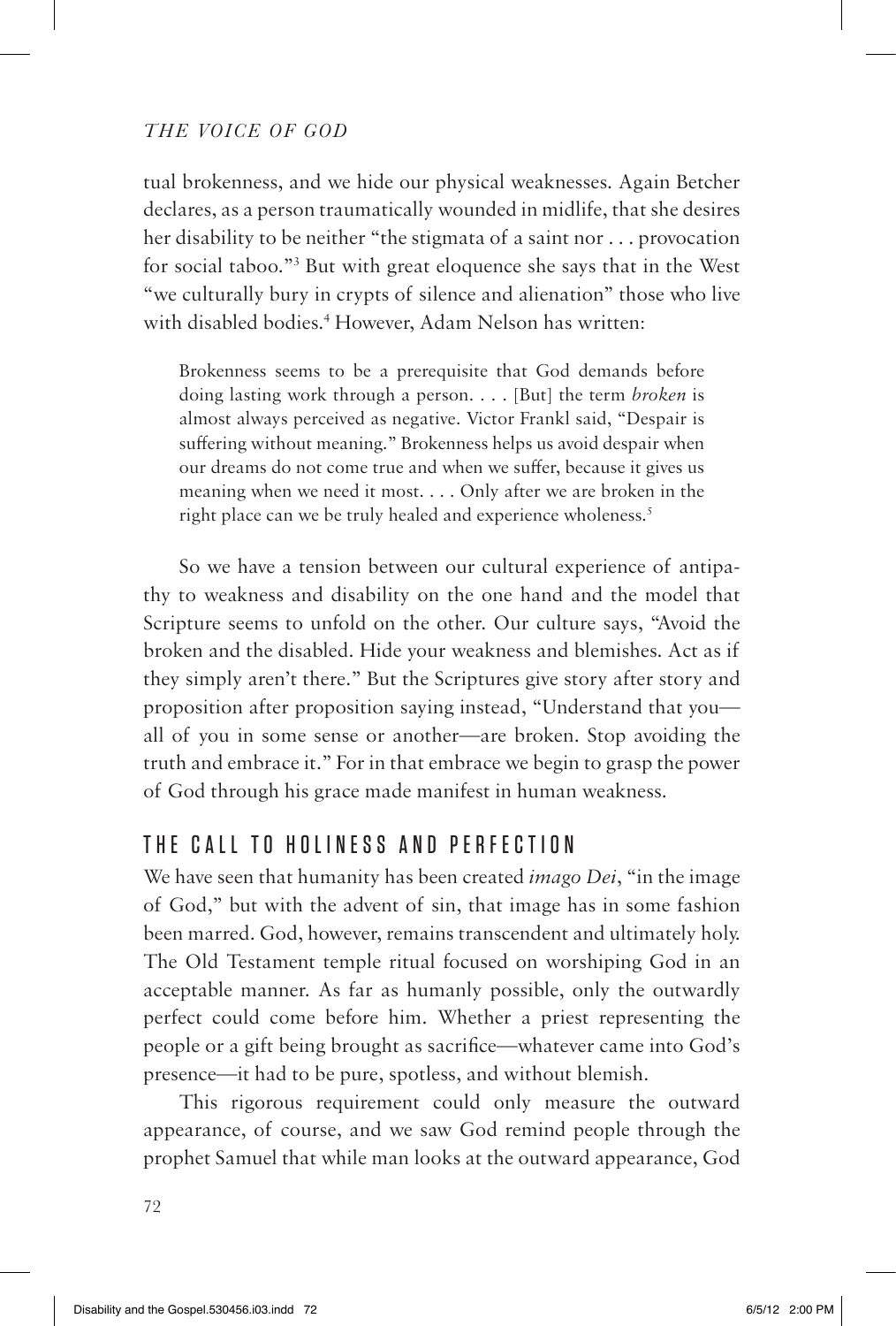looks at the heart. So even though people with outward blemishes or disabilities were barred from serving in the temple, they were bidden freely to worship the true God. In fact, we have seen that though God required perfection in the temple, his heart was, and continues to be, always and profoundly tender toward the brokenhearted, the widow, the orphan, the lame, the blind, and the otherwise marginalized.

We have also seen that the temple was, in a sense, a type, a foreshadowing of what will be. In the Prophets and toward the end of scriptural revelation, we see numerous promises that this earthly tent with its weaknesses and brokenness will be cast off for a new and perfect body with which we will worship God for eternity in the true temple of his presence in the fully realized kingdom.

# MAN'S PHYSICAL AND SPIRITUAL WEAKNESS AS A THEOLOGICAL MOTIF IN SCRIPTURE

With the fall came not only a rupture in our relationship and dwelling with God, but our bodies and all creation "fell" as well. We begin to see immediately, with few exceptions, the life spans of Adam's descendants decrease through the genealogies of Genesis 5 and 11. But more subtle than that, we have noted that all the major human characters in the Scriptures are not heroes first. Rather, they are weak, marginalized, unlikely candidates for any noteworthy achievements. We also see that spiritual brokenness is often linked with physical weakness.

What we see in the narrative with regard to individuals begins to be articulated more clearly by the prophets to be applied to people in general. Isaiah 30:15, for instance, turns the world's thinking about man completely upside down. Through the prophet, the Lord says, "In repentance and rest is your salvation, in quietness and trust is your strength" (NIV). Repentance: turning away from self-reliance and admitting our weakness and inability. Rest: the countercultural idea of the cessation of activity, the emptying of self-reliance. And these two ideas are deeply connected to each other. If we are god in our own reality, if we are self-reliant, we are in control. In fact, this is the essence of modern living isn't it—control over one's circumstances? The words of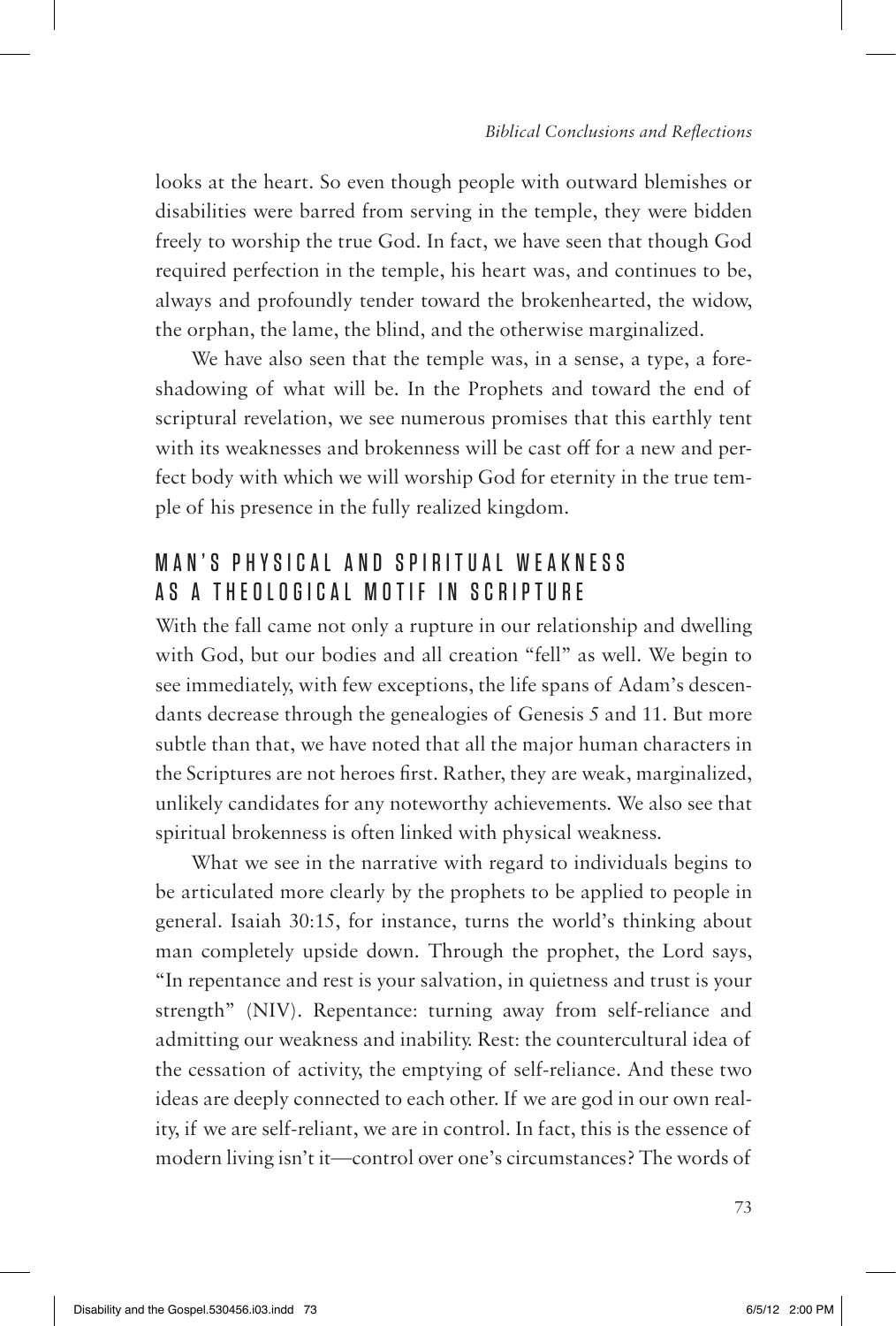the psalmist express the same thought: "Be still before the LORD and wait patiently for him" (Ps. 37:7).

Hear this truth: the heart that rests most fully upon Christ will be most strengthened to labor for him. And this is true regardless of the state of our brokenness. We must resist making self the center. We must resist living in anxiety and fear as to whether we can control our world, control others, and save ourselves. All this turns the soul away from the Source of our salvation.

So from where does your salvation come? Jeremiah 3:23 says, "Truly the hills are a delusion, the orgies [or commotion] on the mountains. Truly in the LORD our God is the salvation of Israel." In John 5:39–40 Jesus says, "You search the Scriptures because you think that in them you have eternal life; and it is they that bear witness about me, yet you refuse to come to me that you may have life."

In repentance and rest is our salvation, but the text of Isaiah 30 goes on to say, "In quietness and trust is your strength" (v. 15 niv). Quietness, while meant as a parallel to the idea of rest has its own meaning for us. It carries the sense of being tranquil, lacking fear and it can serve also as a parallel of shalom—peace. And what a need we have for such quietness today. But who would equate it with being a source of strength?

The principle in Isaiah 30:15 is: in quietness and trust before God we find the real source of strength to live well, to live with a realization that God is in charge. Quietness is an attitude of the heart. Repentance, rest, quietness, and trust—this last is the most difficult.

Again, just as *quietness* is a parallel with *rest*, so *trust* is intended to be a parallel of *repentance*. In fact, trust, in many ways, is the flip side of the coin with repentance. Repentance is an act of turning; trust is an act of placing yourself into the care of another.

Tradition often speaks about the three levels of faith: *notitia*, *assensus*, and *fiducia* (the traditional Latin terms). We must have information and data (the *notitia*) in order to believe anything, and we must believe it and affirm (*assensus*) the truth of these ideas. But the apostle James reminds us that even the demons believe the truth—and are certainly not saved. The key element of faith goes beyond admitting the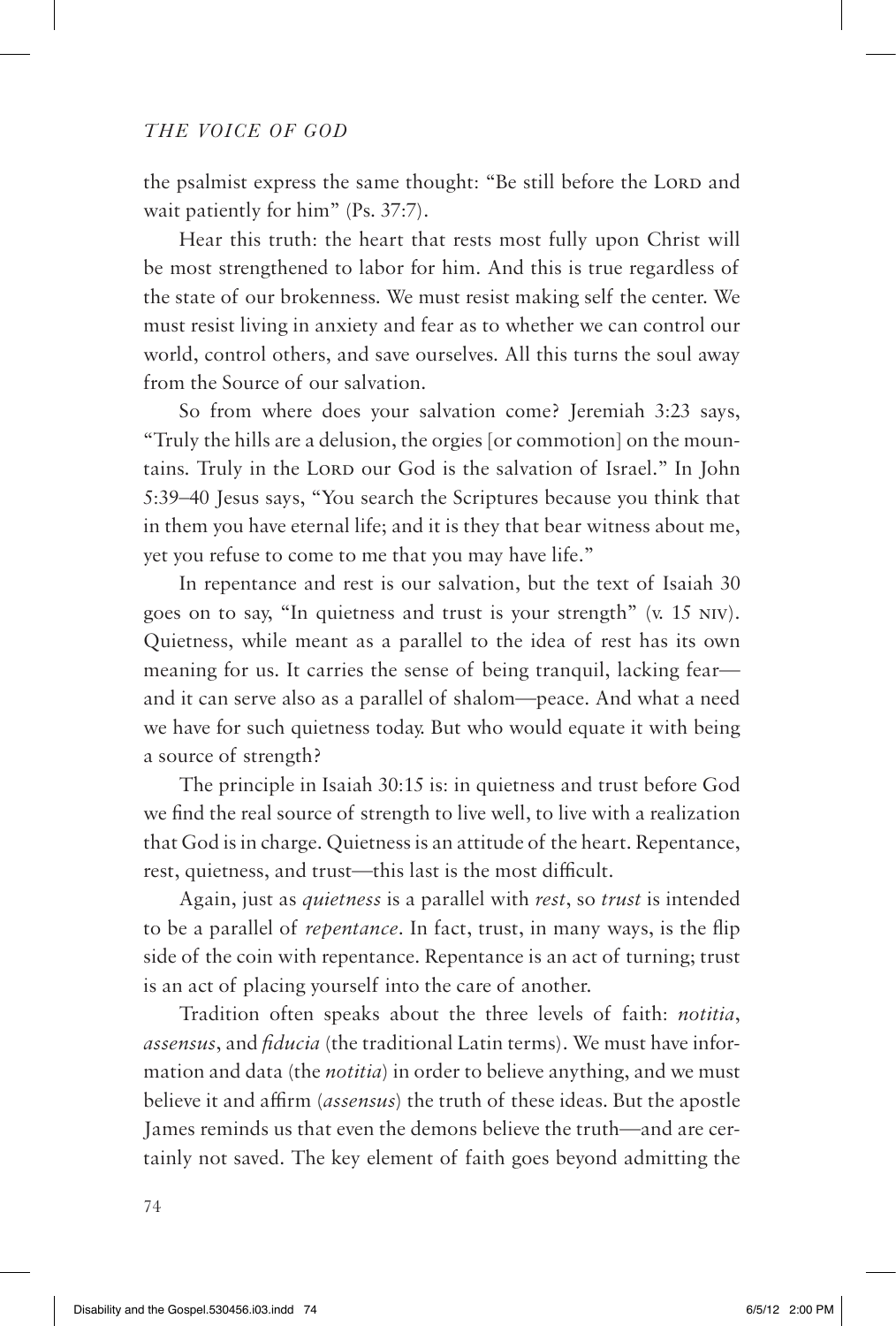truth of something. One must surrender oneself to it—place oneself at its mercy. That is saving faith, strengthening faith, and biblical trust.

In John 14:1, Jesus says to his disciples: "Let not let your hearts be troubled. Believe [trust] in God; believe also in me." But biblical trust is difficult in an age of science, rationality, and human capability. In the eyes of our world, absolute trust is almost universally considered irrational. To admit dependence and need makes you vulnerable. And of course, the goal of so much of our modern and even so-called postmodern world is to gain control and independence from everything around us. But the search for independence and control through science and reason has led only to further frustration and anxiety at not being able to answer—at least in an ultimately satisfying way—those big questions—"Why am I here?" "What is the purpose of all this?" and "What happens after this life?" The answers to these questions are found in God through his Son, in his Word, and in community with his people, the church.

"In repentance and rest is your salvation, in quietness and trust is your strength." But notice carefully the prophet's shocking rebuke at the end, "But you would have none of it!" Israel (the audience of this word from God) chose to trust in an alliance with worldly powers like Egypt or Assyria rather than in Yahweh. In his commentaries on Isaiah, at this point John Calvin said:

We ought, therefore, to turn away our minds from looking at present appearances and outward assistance, that they may be wholly fixed on God; for it is only when we are destitute of outward aid that we rely fully on Him. It is lawful for us to use the things of this world for our assistance, but we altogether abuse them by our wickedness in forsaking God.<sup>6</sup>

Our culture values pride and busyness over repentance and rest. But pride, self-reliance, and harder work will not save. Strength is too often measured by self-reliance and independence. Our culture says, "Trust yourself."

Look at the good news a bit further in Isaiah 30:18–19: "Therefore the LORD waits to be gracious to you, and therefore he exalts himself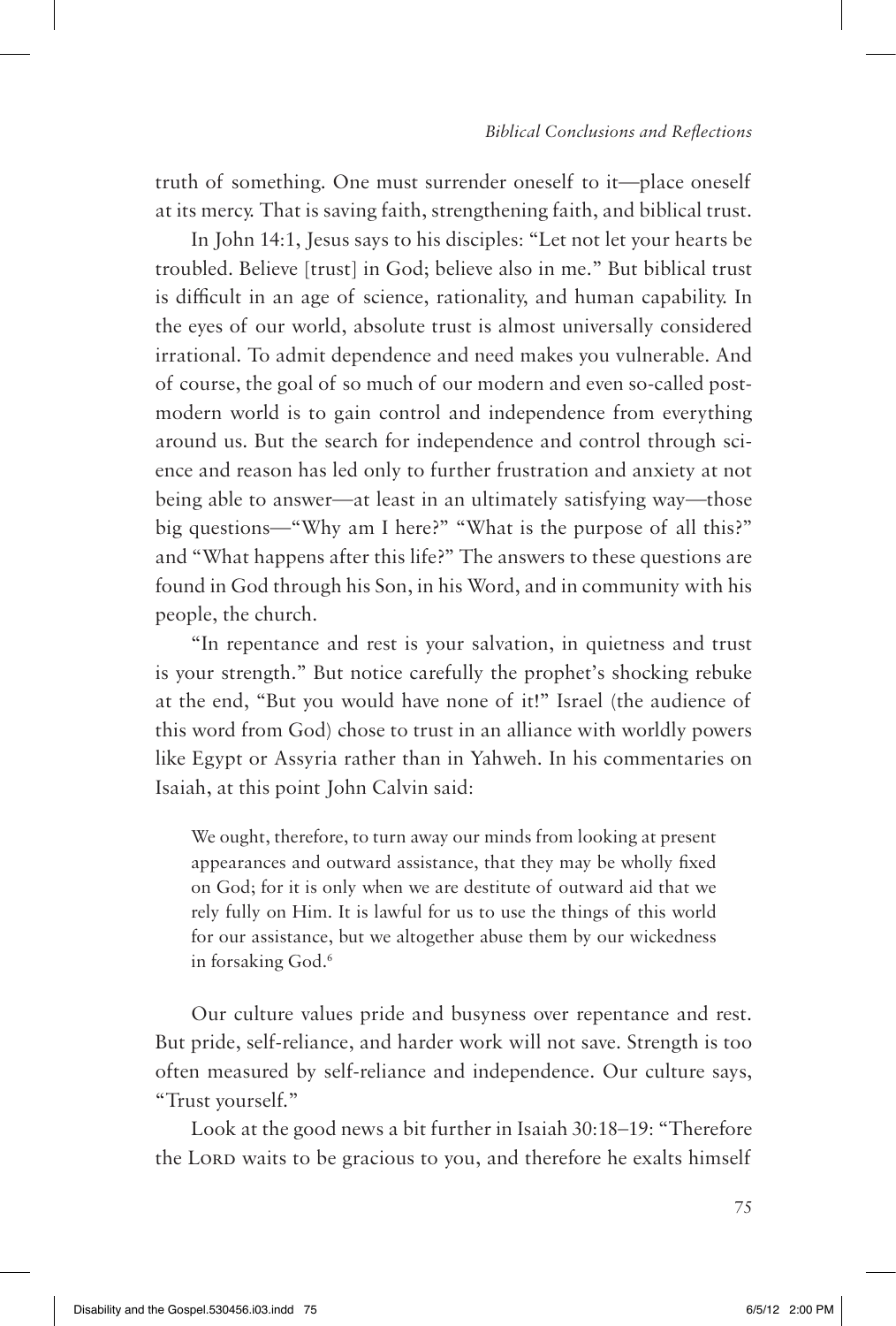to show mercy to you. For the LORD is a God of justice; blessed are all those who wait for him."

None of us knows with clarity what to expect tomorrow, next week, and next year. But as we move forward, as we are tempted to make unholy alliances with the ways of the world, we must ask God to give us grace to repent and rest in him. We need God to give us grace to cultivate quiet hearts that can hear him and faithful hearts that can trust him to lead us through whatever trial lies in our path. We find salvation in repentance and rest; we find strength, contrary to the wisdom of the world, not in human ability, but in quietness and trust in the God of Israel.

## DISABILITY AS A THEOLOGICAL MOTIF IN SCRIPTURE

In the New Testament we see that while we are people with bodies sown in weakness, these bodies will be raised in glory (1 Cor. 15). Even Jesus was crucified in weakness but lives by God's power (2 Cor. 13:4). So also, Paul continues, on our own we are weak, but we live instead by God's power in order to serve and bear witness to God's goodness and mercy.

We have seen that God seems to use the weak precisely so that he will receive the glory that is due him. Consider especially the subtle summary in Hebrews 11:32–40. There the writer of Hebrews, in rapidfire manner, names many great heroes of the faith. In the midst of the long list, the writer notes that they were those who "were made strong out of weakness" and "of whom the world was not worthy" and who only together with us would be made perfect.

How contrary this is to popular American culture. At the turn of the twenty-first century and the new millennium, there began a continuing series of American television "reality" dramas exalting the "survivor." Those who succeed and survive are the strong, and interestingly, most often the carefully deceptive. The weak, vulnerable, and expendable are always considered liabilities and are the first to be "voted off" such shows. You won't see on a survivor show someone in a wheelchair or anyone who admits to chronic weakness of body, mind, or soul. This survivor paradigm glorifies the self-sufficient. While athletic contests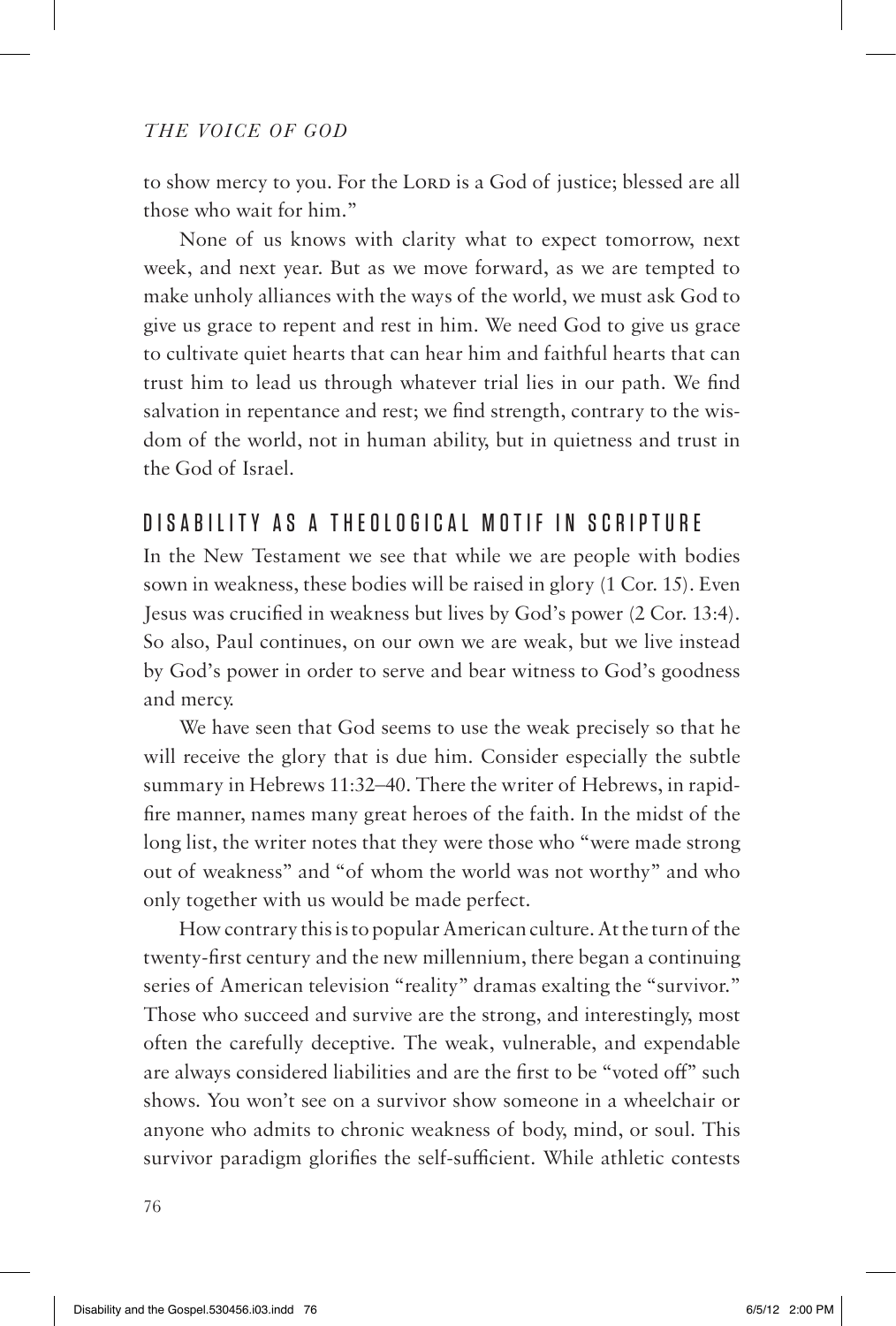in themselves may be innocent exhibitions of strength and agility (just as classical musical symphonies are exhibitions of agility and precision of a diferent sort), like all good things, the delight in physical excellence in the West ends in its virtual exaltation with the temptation of despising the weak and unable. Jean Vanier, in *Becoming Human*, has written:

Those who are weak have great difficulty finding their place in our society. The image of the ideal human as powerful and capable disenfranchises the old, the sick, the less-abled. . . . There is a lack of synchronicity between our society and people with disabilities. A society that honours only the powerful, the clever, and the winners necessarily belittles the weak. It is as if to say: to be human is to be powerful.7

But the biblical paradigm we have seen take shape is completely diferent. God says he alone is perfect, he alone deserves glory; all men are broken and weak and must turn to him for the satisfaction and sanctification of their souls.

Joni Tada once related a story about seeking to buy a horse with her sister. They carefully examined the horse to discover any hidden weaknesses. She wisely wrote:

Weak spots. It's scary to think of having your weak spots exposed, isn't it? Weaknesses have a way of either raising or lowering our value in the eyes of others. In spite of all your failings and struggles, the Lord Jesus did not purchase your life at low bid. No higher price could have been paid. From his point of view, you're worth your weight in weaknesses.<sup>8</sup>

We have discovered that God is not only creator of man and we are made *imago Dei*, but we have seen that God is declared to be the creator of disabilities. He is also, in some profound sense, the source of brokenness and the one who has ordained to use such brokenness for his purposes, and ultimately, for his glory.

We have also seen that in Christ, all the fullness of God dwells. Christ is the final image of God in a sense, and we then, under the new covenant, are being remade into the image of Christ. This has drawn Philip Hughes to contend that the New Testament speaks of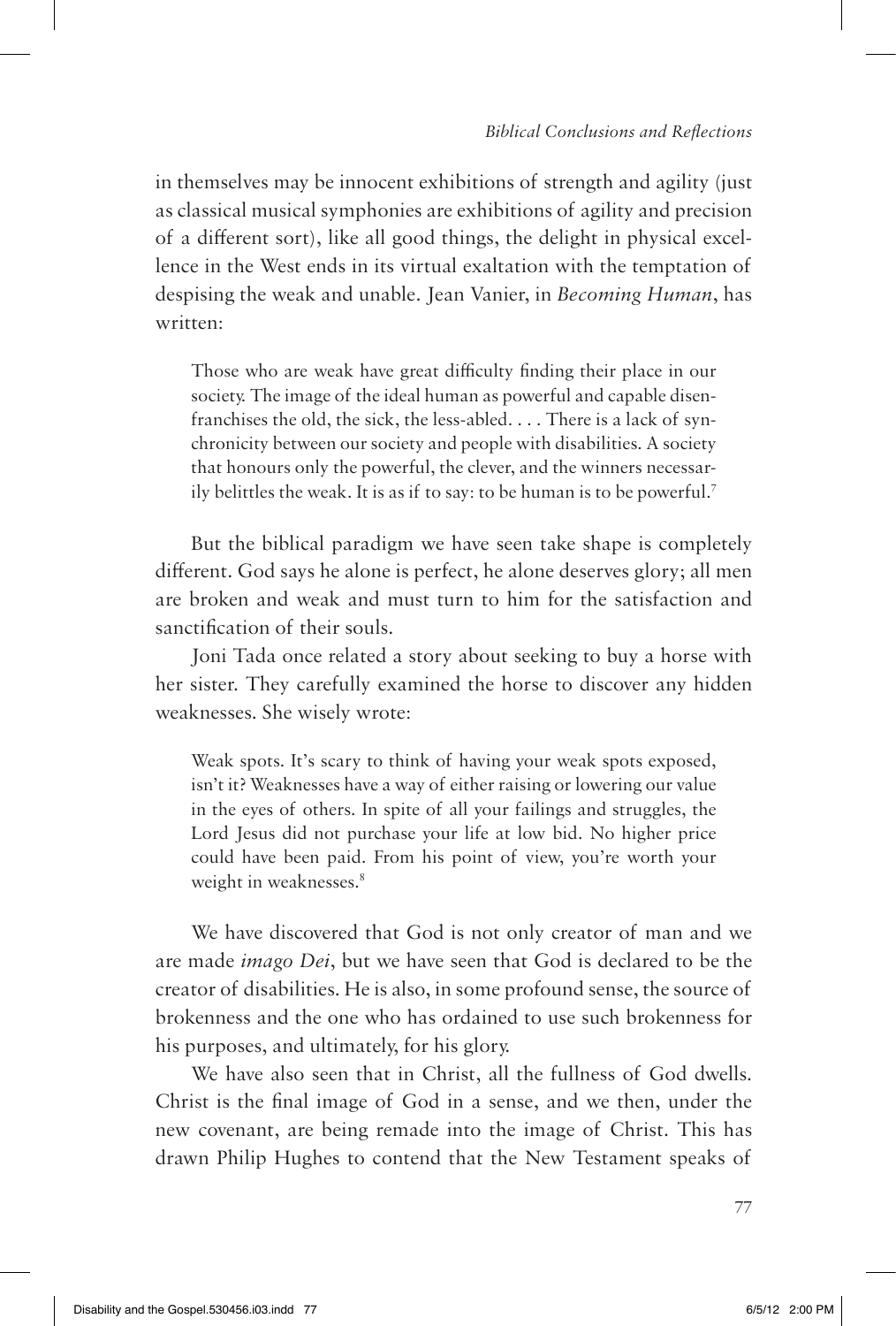the "Christoformity" of the believer. In his book *The True Image: The Origin and Destiny of Man in Christ*, he wrote, "Christoformity was the intention of God in the creation of man. As his origin is christomorphic, so also is his destiny."9 Christ was raised and ascended bodily, living forever at the right hand of our heavenly Father. When we are raised with incorruptible bodies, we shall mirror him. Therefore, in some sense, we bodily mirror his image even now, however broken that image may be. And the process of spiritual formation—sanctification—is the Holy Spirit's work of conforming our souls to more resemble the Lord Jesus.

Joni Tada and Steve Estes capture this thought well in their book *When God Weeps*. Discussing the meaning of sufering, they remind us of the anecdotal incident when Michelangelo was asked what he saw as he looked at a block of uncut marble. The story tells us that he responded by saying he saw a beautiful form trapped inside the rock and he considered it his responsibility as an artist to set the figure free by using his hammer and chisel. Tada and Estes then comment:

The beautiful form, the visible expression of "Christ in you, the hope of glory" is inside Christians like a possibility, a potential. The idea is there, and God uses afictions like a hammer and chisel, chipping and cutting to reveal his image in you. God chooses as his model his Son, Jesus Christ, "For those God foreknew he also predestined to be conformed to the likeness of his Son" (Rom. 8:29).<sup>10</sup>

Our culture focuses on pleasure and we avoid pain at all costs. We flee from the concept of hammers and chisels working on our souls. In our day of pain relief, quick medical procedures, and the like, we have lost a sense of the body's purpose to remind us of our frailty—body and soul—of our need of redemption, and of our proper God-focused longing for heaven. This is another reason visibly broken people are indispensable among us in the covenant community—they remind us that no matter how healthy the vast majority may be, none of us in this body is home! Stanley Hauerwas, in *Sufering Presence: Theological Reflections on Medicine, the Mentally Handicapped, and the Church*, said, "Our identity, far from deriving from our self-possession, or our self-control, comes from being 'de-possessed' of those powers whose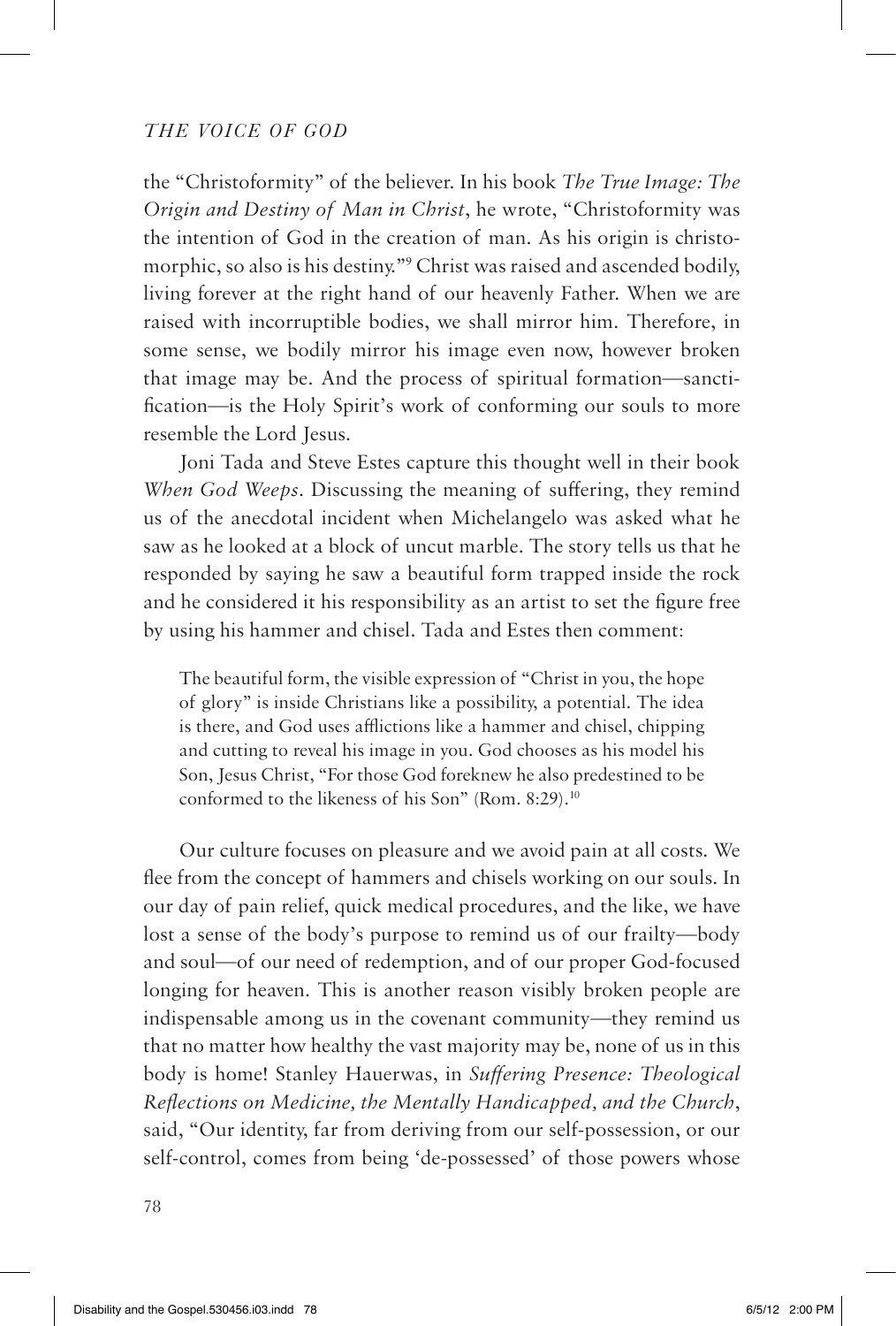promise is only illusory. . . . Prophetlike, the retarded only remind us of the insecurity hidden in our false sense of self-possession."11 Later, in like fashion he says, "In the face of the retarded we are ofered an opportunity to see God, for like God they ofer us an opportunity of recognizing the character of our neediness."12

And this—our "neediness"—gets to the heart of the issue. The gospel of salvation by grace alone through faith in Christ alone divests people of their power and of their self-sufficiency. Tradition tells us that Martin Luther, in his inimitable manner, once declared that all we contribute to our salvation is the sin. In all ways through the Scripture, human beings are the passive recipients of the grace of God. We cannot earn it or demand it, sustain it or keep it. So also, human beings (all races, genders, and classes of people) are unable to recover that which has been lost from the image in the fall. The teaching of Holy Scripture is clear that our recovery into the image of Christ, as with grace, is the work of God alone.

And just as culture works hard to bury the reality of our sin and mortality, so too often does the church. While we confess our belief in salvation by grace, we all get properly dressed and work quite hard to appear clean, healthy, and whole (too often for all the wrong reasons). True spirituality does not project an image of superiority or power or "togetherness." Rather, true spirituality is quite ordinary and transparent in its shortcomings and weaknesses. The Lord Jesus, in his humanity, was quite ordinary and even weak. Like all of us, he was ordinarily weak as an infant in the manger and extraordinarily weak and vulnerable on the cross.

The absence of people with disabilities in the church indicates that the church has not yet grasped deeply enough the essence of the gospel; and conversely, God's people have drunk too deeply from the well of cultural ideology with regard to wholeness and brokenness. If people with disabilities are not welcomed by the church, much less aggressively pursued by the church, it may be because, like the world around us, we would rather think we are on the way to recovery, that we are strong in Christ and healthy. We would rather not be bothered by the care that those who live with brokenness require. We don't wish to be reminded by their very presence how much like them we really are.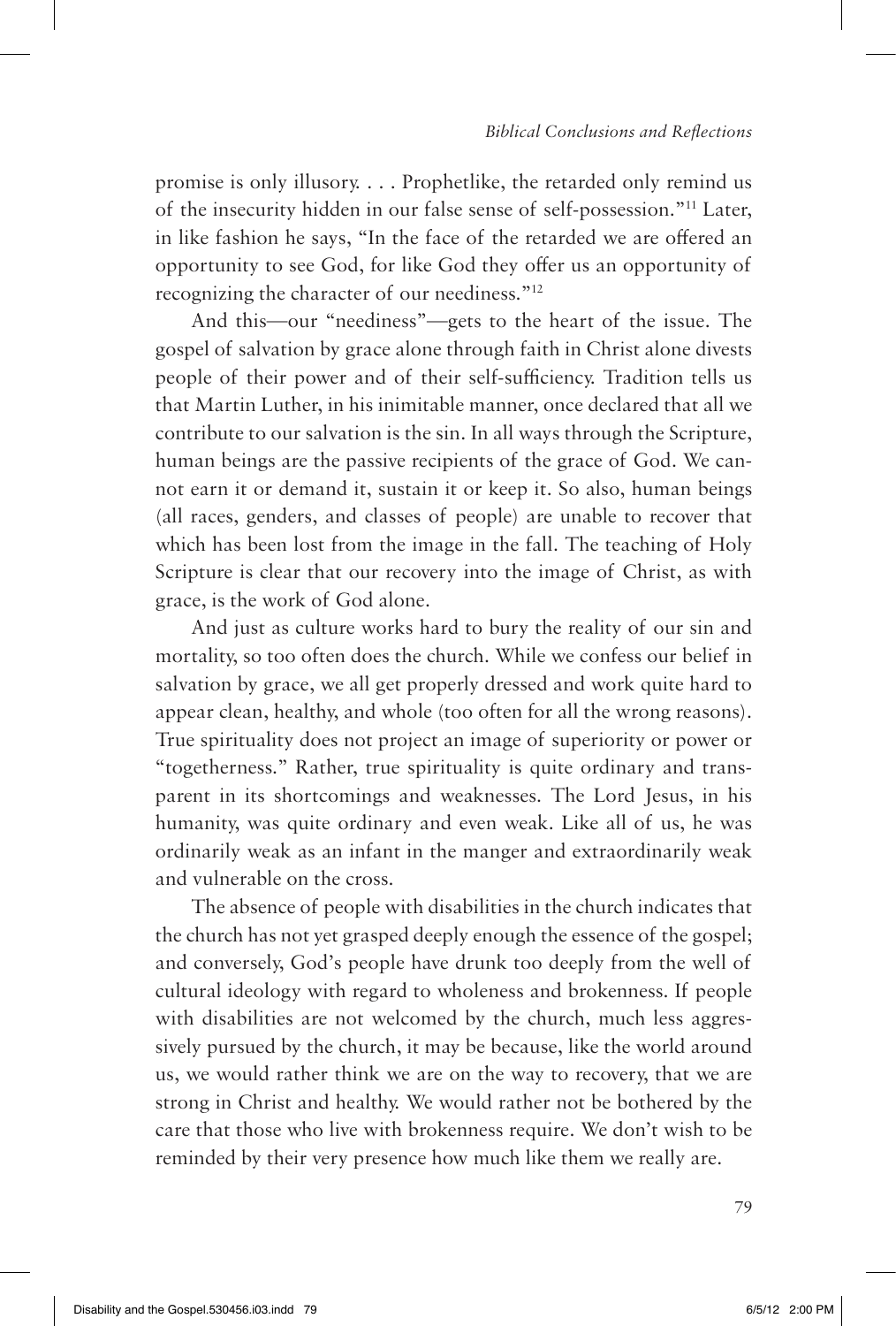But Marva Dawn has rightly charged, "There is something seriously wrong with our lives and churches if we are operating out of strength, rather than the weakness in which God tabernacles."13 Indeed the charge may be made that many of our churches and Christian institutions are so self-sufficient that God is no longer necessary for all practical purposes. For if we understand the transforming power of the gospel, we know, with ever-deepening gravity, our inability, our weakness, and our brokenness. The gospel allows us the liberating freedom to admit what the world doesn't want to hear: we are utterly unable, but our God is supremely able. Even the many positive biblical references to gifts, giftedness, and equipped servants (including everything from teaching to music to artistic craftsmanship for building the tabernacle and the temple) must be seen in the light of the fact that these gifts are from God and are intended for his glory.

In declaring our innate inability and God's supreme ability as the giver of all good gifts, we can gather around us like-minded broken people and like-bodied broken people, together witnessing in a radically countercultural way that when we are weak, he is strong, and then he receives the glory due to him alone.

We have seen that though God created humanity for fellowship with himself, this fellowship was broken at the fall. The result is that mankind is not simply broken relationally with God. What we have seen from the Scriptures is that our brokenness profoundly afects every area of life. Stuart Govig has written:

Deep inside, most of us recognize that we "belong to our scars" as life experiences unfold. Yet we live in a society that refuses to recognize, much less respect, this insight. Television advertising pictures us as a society with little use for weakness, humility, or silence. As aging occurs, the blemishes on our hands and the gray hair on our heads become enemies to be conquered by the latest tonic. Pills are available for headaches and aching backs. Various products supposedly alleviate discontents of loneliness and illness. Rather than face the truth that each of us is vulnerable to becoming blemished, advertisers play on our hopes for preventing or eliminating pain and imperfection. Instead of learning valuable lessons about life from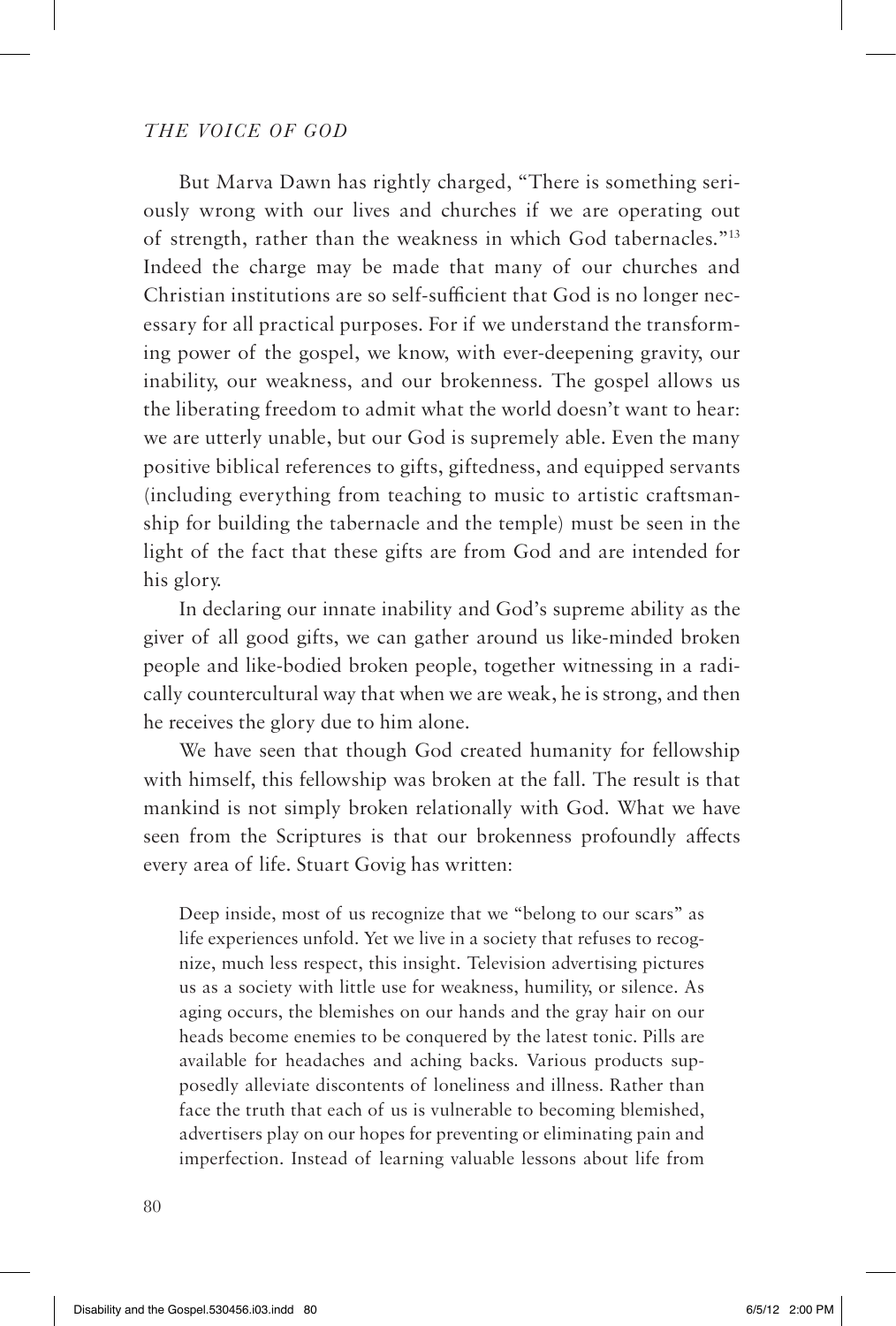persons with disabilities in our midst, we turn away and keep our distance<sup>14</sup>

We are broken and weak in every arena of life: relationally, spiritually, physically, morally, and emotionally. The most difficult of these areas to hide is the physical. We can deny or avoid (to a point) the others, but the physical weaknesses are usually right there to see. Again, Hauerwas is articulate:

Perhaps that is why the retarded scare us so much—namely, they remind us that for all our pretension we are as helpless as they are when all is said and done. Like them, we depend on others for our lives and for simple things that make life livable. We prefer to keep our dependence hidden, however, as we are under the illusion that, unlike the retarded, we are in control of our existence. Thus we label those who are so clearly dependent as "retarded" in order to mark them off from us. To Christians, such a distinction must be particularly anathema, for the very content of revelation is to teach us precisely that we are indeed a dependent people.15

Physical brokenness reminds us we are finite, that the world is not as it should be. For this reason, the culture concentrates extraordinary efort toward hiding or avoiding weaknesses, focusing on power, building strength both tangibly through physical workout and intangibly through personality training, influence brokering, and such. But the gospel calls all people to realize bad news: we are sinful and broken people. Or as some have said, "The bad news is we are much worse than we have ever cared to believe ourselves to be." Only by first grasping the bad news can the good news of the gospel be as good as God truly intends it to be. The good news says that though we are worse than we like to think, God's grace is much deeper and profoundly richer than we could ever have imagined. But it is only available for those who recognize their neediness.

Jesus said, "Come to me, all who labor and are heavy laden, and I will give you rest" (Matt.  $11:28$ ). Those who know they are insufficient and unable are urged to come and find rest for their souls. This transforming power of the gospel rests upon those who know they need it, not simply to help them or assist them. The gospel in this sense is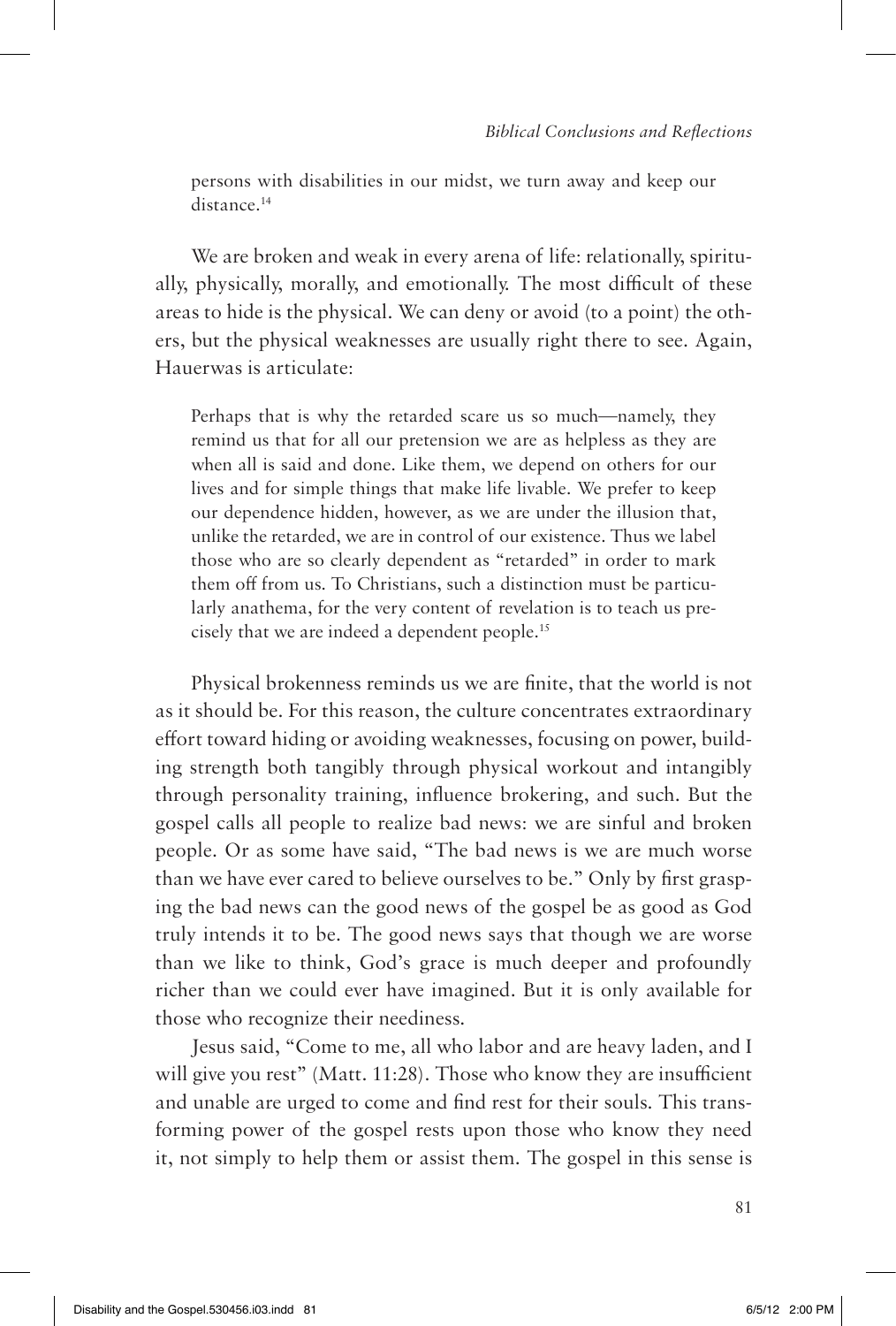not simply a crutch. It is the electric-shock paddles charged to send life-giving force into dead hearts, reviving and bringing new life to dead souls.

The world may hear our countercultural proclamation of the gospel, but how much more powerful it would be were they to see it being demonstrated in churches that fulfill the Luke 14 mandate by bringing in the blind, the lame, the deaf, the leper, and any other culturally disenfranchised and rejected, broken people. Hauerwas, citing the "Pastoral Statement on the Handicapped" issued by the American National Conference of Catholic Bishops in 1978, says the bishops admonish the church saying:

Handicapped people should be gratefully welcomed in the ecclesial community wherein we can benefit from the spiritual gifts and the self-realization they share with the rest of us in the Christian community, namely, that "we all live in the shadow of the cross." That shadow reminds us that we are all "marginal" people and hence our need for mutual integration.16

In a paradoxical way, the spiritual gift of presence in weakness by those with disabilities is the strength they bring to the church. They bring with that gift a more accurate self-realization of who we all are before God. The biblical mandate is clear, but how has the church responded to the weakness and brokenness of disabilities through the ages?